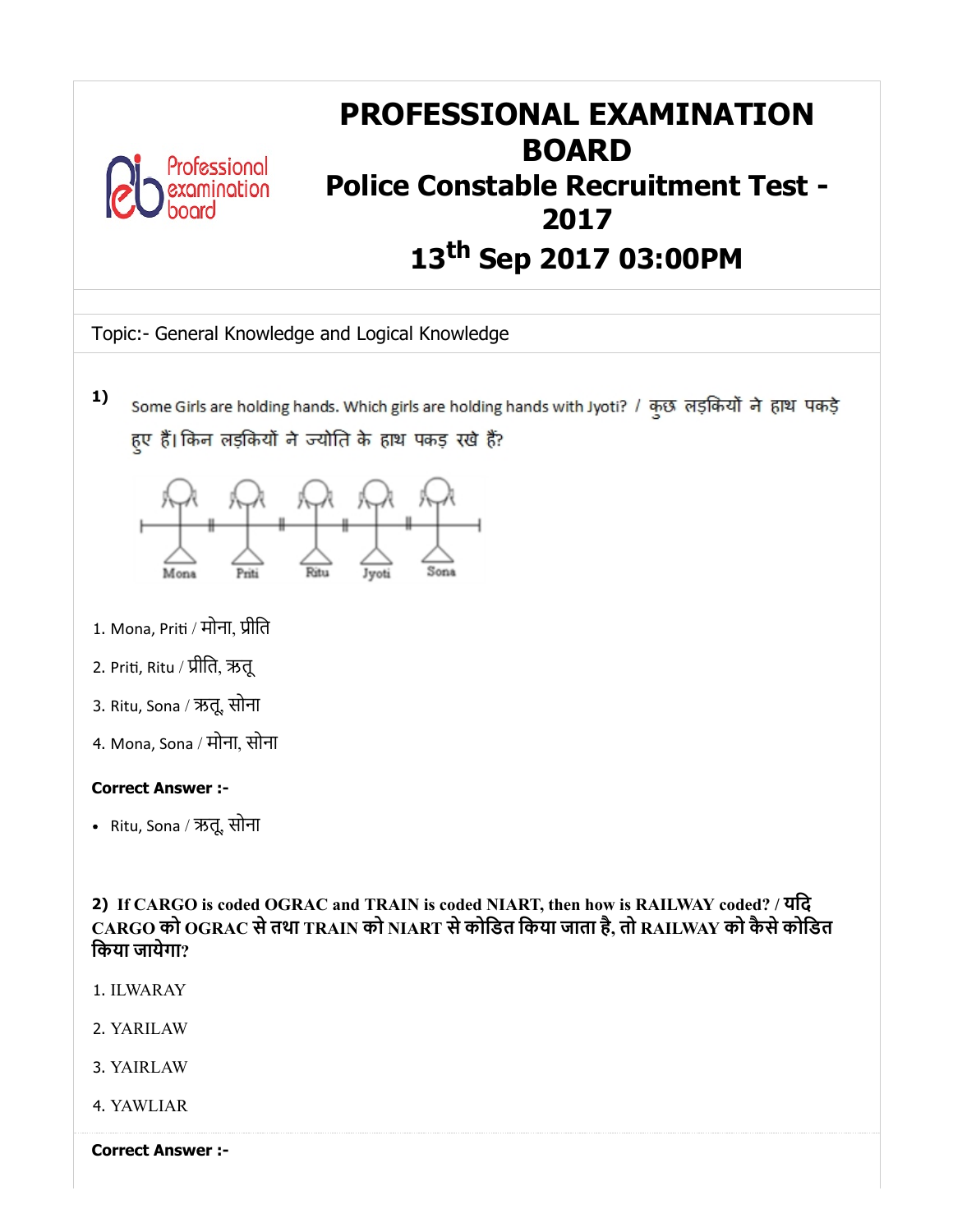#### YAWLIAR

## 3) Kohima is the capital of / कोिहमा िनन की राजधानी है:

- 1. Arunachal Pradesh / अणाचल देश
- 2. Sikkim / सिक्किम
- 3. Meghalaya / मेघालय
- 4. Nagaland / नागालैंड

## Correct Answer :-

- Nagaland / नागालैंड
- 4) Find the odd one out: / एक विषम ज्ञात कीजिए:

## 6, 12, 36, 144,715,4320

- 1. 54
- 2. 36
- 3. 715
- 4. 144

### Correct Answer :-

 $• 715$ 

## 5) Find the odd one out: / एक विषम ज्ञात कीजिए:

- 1. Mathematics and Geometry / गणित तथा ज्यामिति
- 2. Teacher and Student / िशक तथा छा
- 3. Air and Oxygen / वायु तथा ऑक्सीजन
- 4. Flower and Petal / फूल तथा पंखुडी

## Correct Answer :-

• Teacher and Student / शिक्षक तथा छात्र

6) If 2006 ends on a Sunday, what day would be 15th January, 2007? / यिद 2006 रिववार को समा होता है, तो 15 जनवरी 2007 को कौन सा िदन होगा?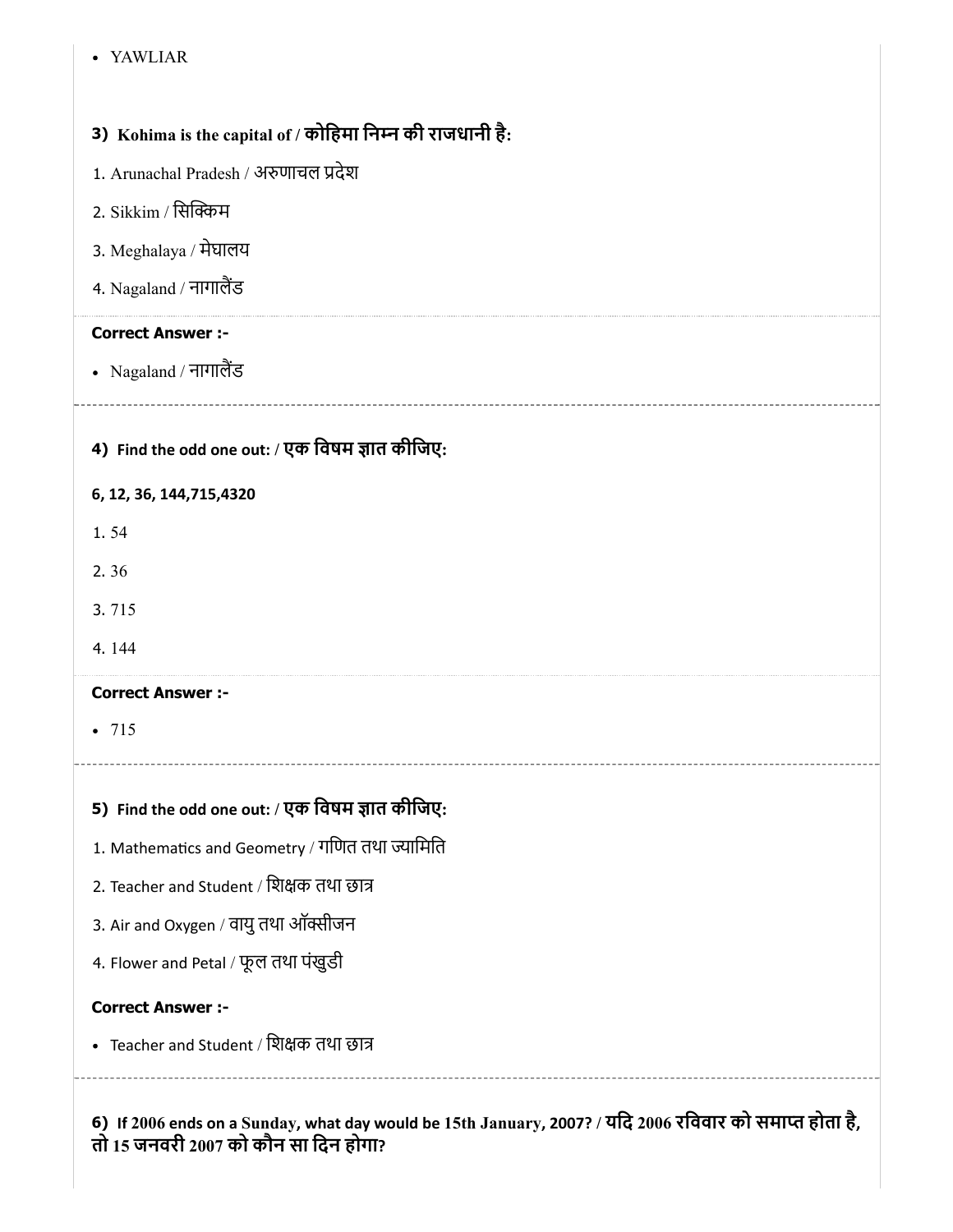1. Tuesday / मंगलवार

2. Sunday / रिववार

3. Monday / सोमवार

4. Wednesday / बुधवार

## Correct Answer :-

Monday / सोमवार

7) The probabilities of Ram, Shyam and Mohan's, clearing an exam is 80 %, 60 % and 50 % respectively. What is the probability that all of them would clear the exam? / राम, श्याम तथा मोहन के एक परीक्षा में उत्तीर्ण होने की प्रायिकता क्रमश: 80%, 60% तथा 50% है। ये सभी परीक्षा में उत्तीर्ण हो जायेंगे, इसकी क्या प्रायिकता है?

1. 24%

2. 50%

3. 40%

4. 63.33%

## Correct Answer :-

• 24%

8) In a certain code language, zee cin com means king was great; cin bana goap means holy great saint; wisp sean bana means next holy day. Which is the word for saint in that code language? / एक ख़ास कोड भाषा में, zee cin com का अर्थ king was great; cin bana goap का अर्थ holy great saint तथा wisp sean bana का अर्थ next holy day होता है। इस कोड भाषा में saint के लिए किस शब्द का इस्तेमाल किया गया है?

1. bana

2. goap

3. wisp

4. cin

Correct Answer :-

• goap

9) If MANAGER is coded NZOZHDS, then how is ORGANISATION coded? / यिद MANAGER को NZOZHDS से कोडित किया जाता है, तो ORGANISATION को कैसे कोडित किया जायेगा?

1. PQHZOHTHUPM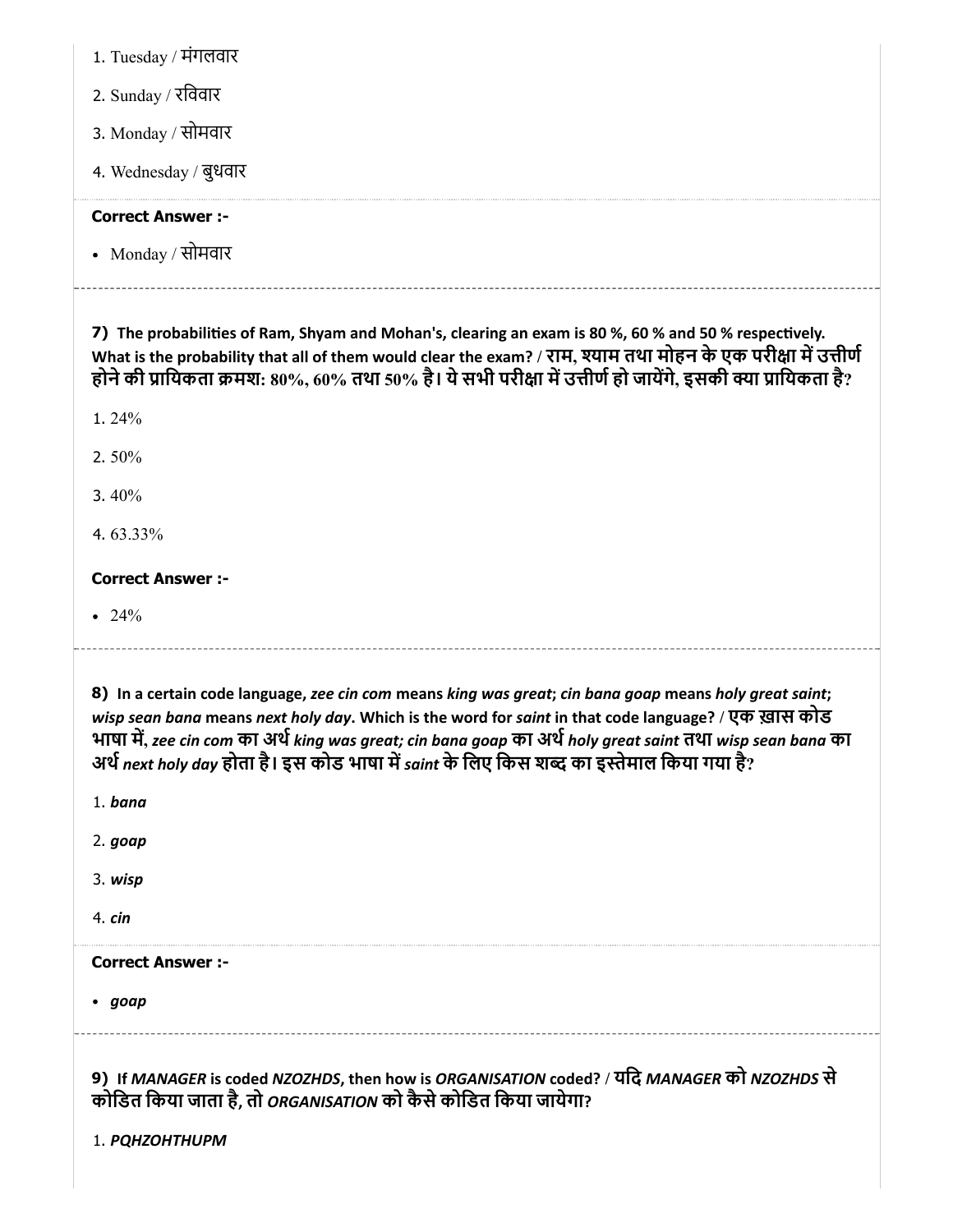| 2. PQHZOHHTUPM          |
|-------------------------|
| 3. PQHZOHTZUHPM         |
| 4. PQHZOHZTUHPM         |
| <b>Correct Answer:-</b> |
| • PQHZOHTZUHPM          |

10) The jumbled letters of words are given below. Each letter has been numbered. Choose the option which gives the correct order of the letters as indicated by the numbers to form the words. / एक शब्द के मिले-जुले -<br>अक्षर नीचे दिए गए हैं। प्रत्येक अक्षर को क्रमांकित किया गया है। उस विकल्प को चुनें जो शब्द के निर्माण के लिए संख्याओं द्वारा अक्षरों के सही क्रम को दर्शाता है।

**TLPNAE** 

1 2 3 4 5 6

1. 3, 2, 5, 4, 6, 1

2. 3, 2, 5, 4, 1, 6

3. 4, 5, 3, 6, 2, 1

4. 4, 6, 1, 3, 5, 2

#### Correct Answer :-

 $-3, 2, 5, 4, 6, 1$ 

11) In a car exhibition, different cars are placed in a row. A car T is placed at the 9<sup>th</sup> position from right, and a car H is placed at the 10<sup>th</sup> position from left. If their positions are interchanged, T occupies 17<sup>th</sup> position from right and H occupies 18<sup>th</sup> position from left. How many cars are there in the row? / एक कार प्रदर्शनी में, विभिन्न कारों को एक पंक्ति में रखा गया है। एक कार T को दाईं ओर से 9<sup>वे</sup> स्थान पर तथा कार H को बाईं ओर से 10<sup>वे</sup> स्थान पर रखा गया है। यदि इनकी स्थिति में अदला-बदली कर दी जाती है, तो T दाईं ओर से 17<sup>वे</sup> स्थान पर तथा H बाईं ओर से 18<sup>वे</sup> स्थान पर रहता है। पंक्ति में कितनी कारें हैं?

1. 29 2. 25 3. 27 4. 26 Correct Answer :- 26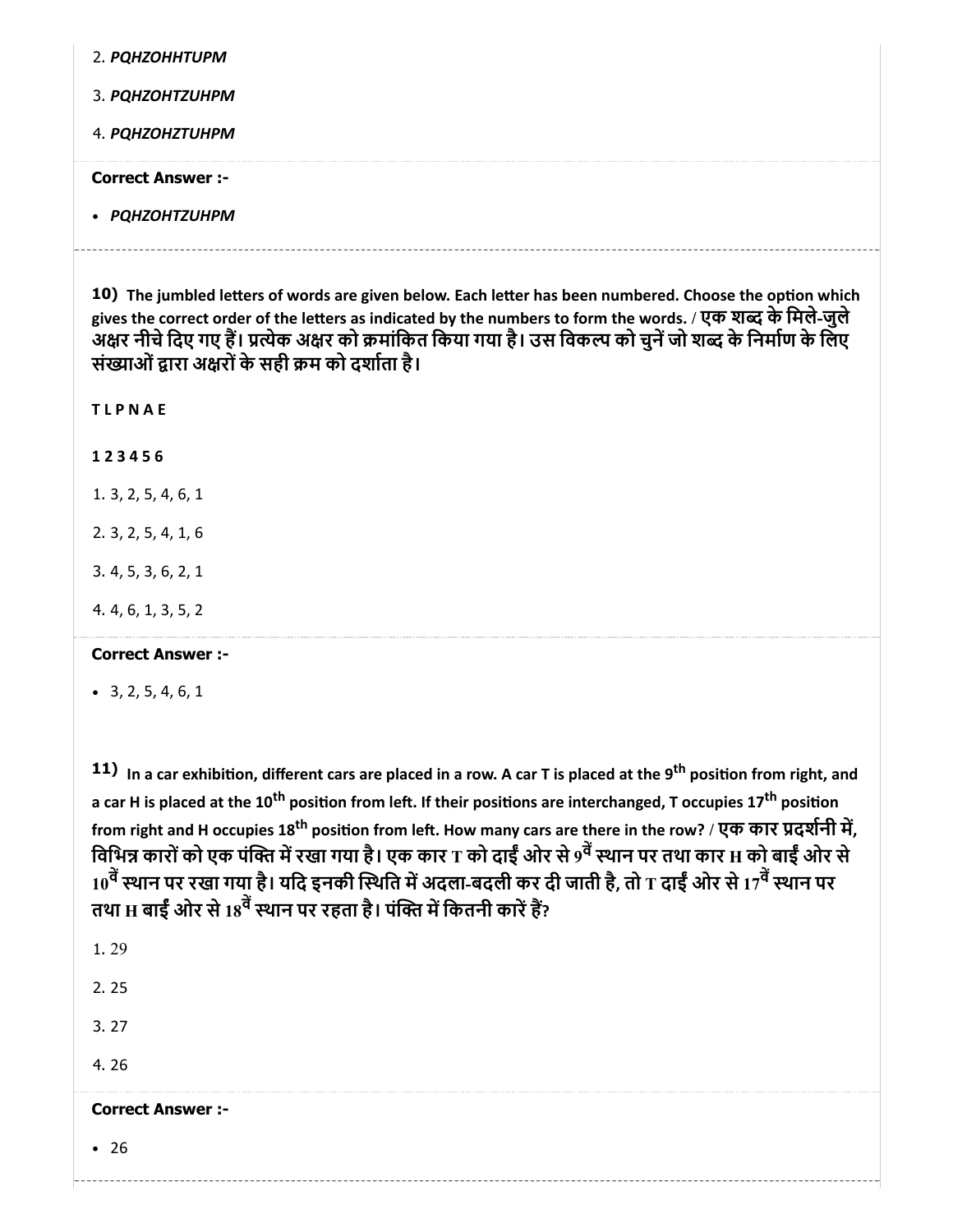| 12) Who is the first Indian woman cricketer to be included in the Marylebone Cricket Club as its<br>honorary life member? / कौन पहली भारतीय महिला क्रिकेट खिलाड़ी, मार्लीबोन क्रिकेट क्लब की मानद<br>आजीवन सदस्या के रूप में शामिल की जाने वाली है? |
|-----------------------------------------------------------------------------------------------------------------------------------------------------------------------------------------------------------------------------------------------------|
| 1. Smriti Mandanna / स्मृति मंदन्ना                                                                                                                                                                                                                 |
| 2. Anjum Chopra / अंजुम चोपड़ा                                                                                                                                                                                                                      |
| 3. Mithali Raj / मिताली राज                                                                                                                                                                                                                         |
| 4. Punam Raut / पूनम रौत                                                                                                                                                                                                                            |
| <b>Correct Answer :-</b>                                                                                                                                                                                                                            |
| • Anjum Chopra / अंजुम चोपड़ा                                                                                                                                                                                                                       |
| 13) Which one of the following vitamins has a role in blood clotting / निम्नलिखित विटामिन में से रूधिर<br>स्कंदन में किसकी भूमिका है?                                                                                                               |
| 1. Vitamin A / विटामिन A                                                                                                                                                                                                                            |
| 2. Vitamin K / विटामिन के                                                                                                                                                                                                                           |
| 3. Vitamin D / विटामिन D                                                                                                                                                                                                                            |
| 4. Vitamin B / विटामिन B                                                                                                                                                                                                                            |
| <b>Correct Answer :-</b>                                                                                                                                                                                                                            |
| • Vitamin K / विटामिन के                                                                                                                                                                                                                            |
| 14) Which of the Sikh Gurus composed the Zafarnama ? / किस सिख गुरू ने ज़फरनामा की रचना की ?                                                                                                                                                        |
| 1. Guru Ram Das / गुरू रामदास                                                                                                                                                                                                                       |
| 2. Guru Gobind Singh / गुरू गोबिंद सिंह                                                                                                                                                                                                             |
| 3. Guru Hargobind / गुरू हरगोबिंद                                                                                                                                                                                                                   |
| 4. Guru Nanak / गुरू नानक                                                                                                                                                                                                                           |
| <b>Correct Answer :-</b>                                                                                                                                                                                                                            |
| • Guru Gobind Singh / गुरू गोबिंद सिंह                                                                                                                                                                                                              |

## 15) Which of the following highways is not a part of the Golden Quadrilateral? / निम्नलिखित में से कौन सा राजमार्ग, स्वर्णिम चतुर्भुज का भाग नहीं है?

1. NH 55 / एनएच 55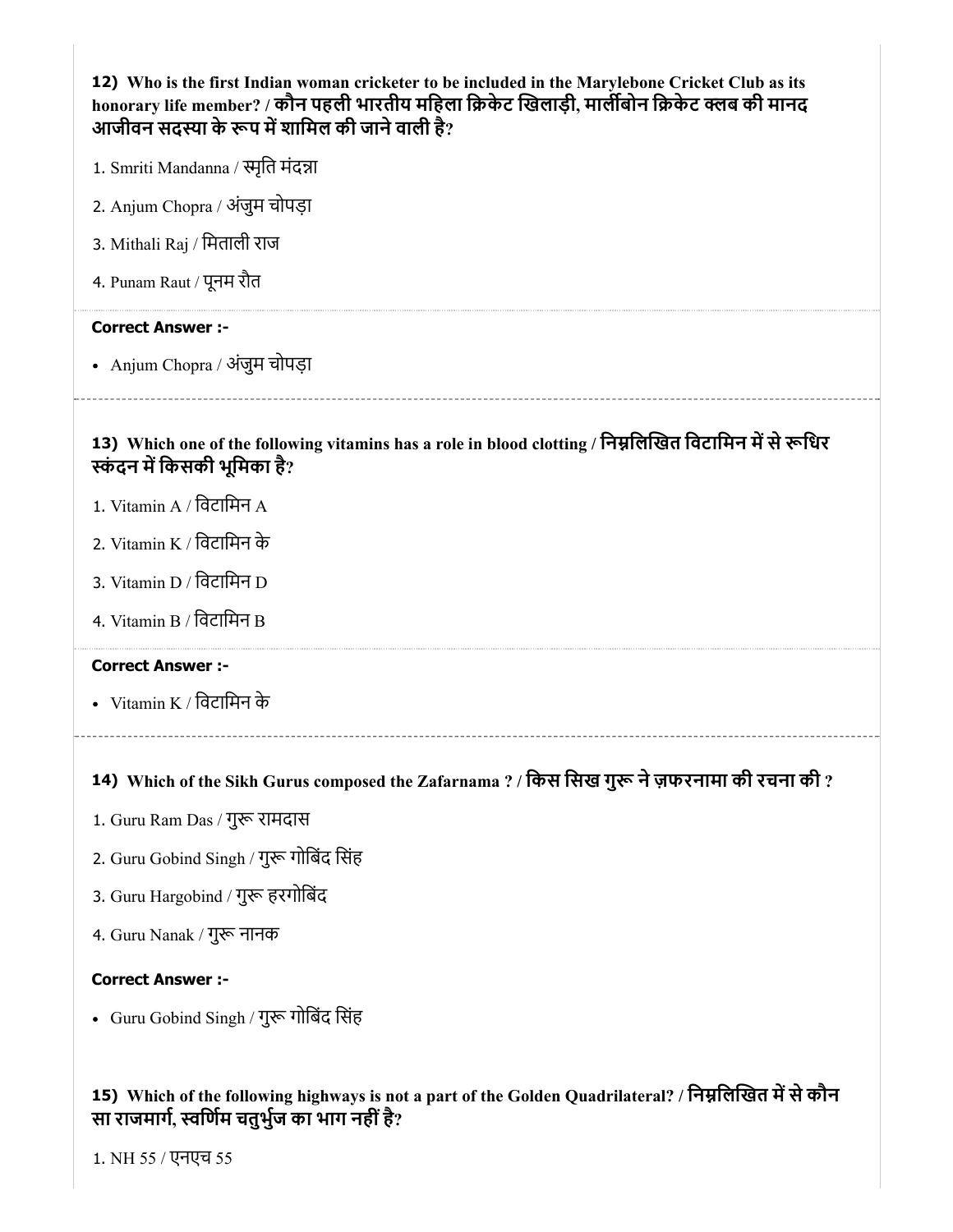2. NH 79 / एनएच 79

3. NH 2 / एनएच 2

4. NH 45 / एनएच 45

#### Correct Answer :-

NH 45 / एनएच 45

16) Which of the following districts does NOT belong to the Malwa region? / निम्नांकित में से कौन-सा जिला मालवा क्षेत्र में नहीं आता?

- 1. Shajapur / शाजापुर
- 2. Mandla / माण्डला
- 3. Dewas / देवास
- 4. Ratlam / रतलाम

#### Correct Answer :-

• Mandla / माण्डला

## 17) Which of the following is also called the 'House of Elders'? / निम्नलिखित में से कौन 'हाउस ऑफ एल्डर्स' भी कहलाता है?

- 1. Vidhan Sabha / िवधान सभा
- 2. Gram Sabha / ाम सभा
- 3. Rajya Sabha / राज्य सभा
- 4. Lok Sabha / लोक सभा

#### Correct Answer :-

• Rajya Sabha / राज्य सभा

## 18) The Triveni Sangam at Allahabad, is considered to be the meeting point of which 3 rivers? / इलाहबाद में त्रिवेणी संगम, किन 3 नदियों का संगम स्थल माना जाता है?

- 1. Yamuna, Satluj, Beas / यमुना, सतलुज, ब्यास
- 2. Ganges, Ravi, Beas / गंगा, रवि, ब्यास
- 3. Ganges, Yamuna, Brahmaputra / गंगा, यमुना, पु
- 4. Ganges, Yamuna, Saraswati / गंगा, यमुना, सरती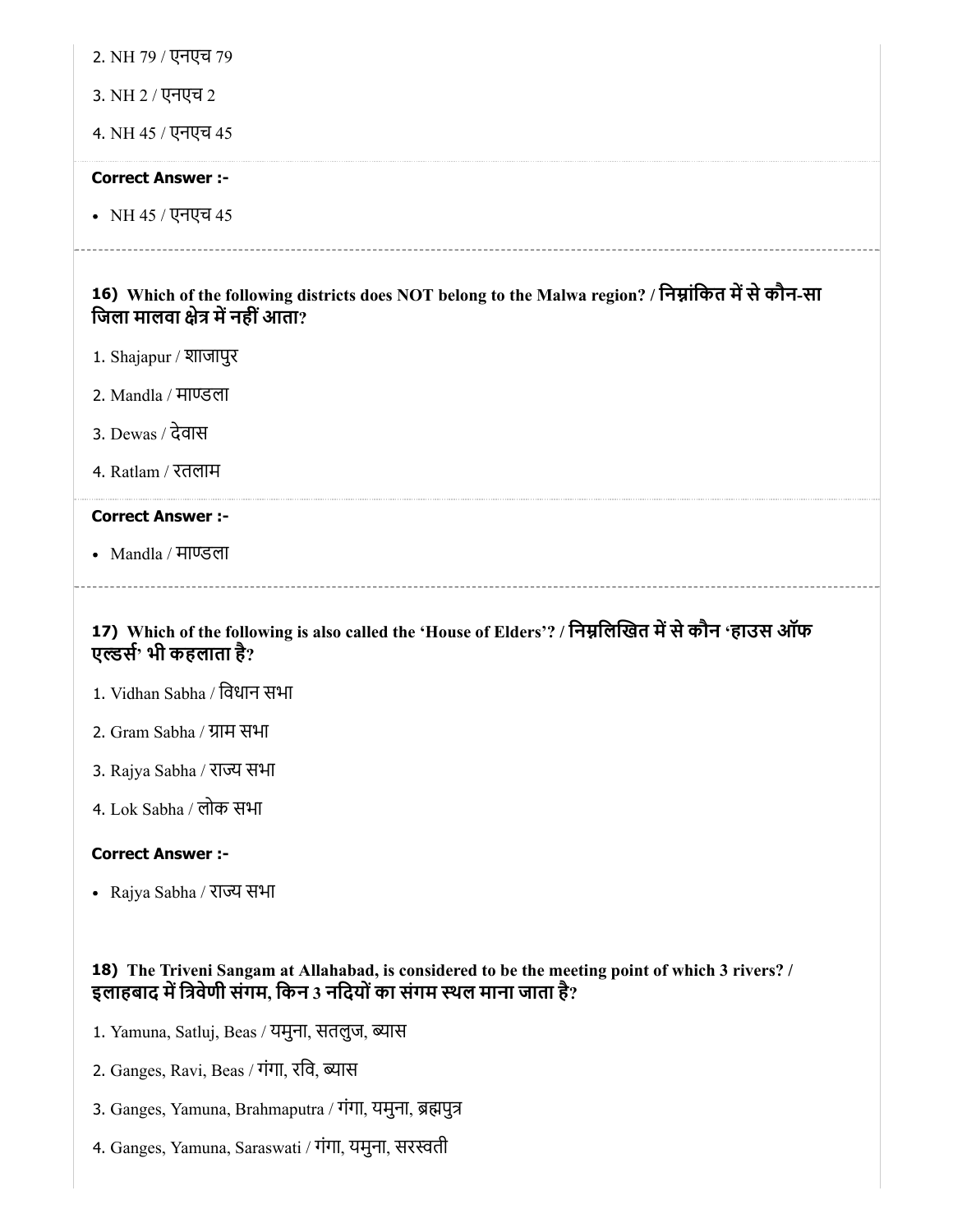| <b>Correct Answer :-</b>                                                                                                                                                     |
|------------------------------------------------------------------------------------------------------------------------------------------------------------------------------|
| • Ganges, Yamuna, Saraswati / गंगा, यमुना, सरस्वती                                                                                                                           |
|                                                                                                                                                                              |
| 19) The Hornbill Festival is celebrated in December every year in the Indian State of _____. / भारतीय<br>राज्य यों प्रत्येक वर्ष दिसम्बर में हॉर्नबिल महोत्सव मनाया जाता है। |
| 1. Arunachal Pradesh / अरूणाचल प्रदेश                                                                                                                                        |
| 2. Sikkim / सिक्किम                                                                                                                                                          |
| 3. Meghalaya / मेघालय                                                                                                                                                        |
| 4. Nagaland / नागालैंड                                                                                                                                                       |
| <b>Correct Answer :-</b>                                                                                                                                                     |
| • Nagaland / नागालैंड                                                                                                                                                        |
|                                                                                                                                                                              |
| 20) The Bhimbetka Caves and shelters are a ___site./ भीमबेटका की गुफाएं और आश्रय एक<br>स्थल हैं।                                                                             |
| 1. UNESCO World Heritage/ यूनेस्को विश्व धरोहर                                                                                                                               |
| 2. Modern Architecture/ आधुनिक वास्तुकला                                                                                                                                     |
| 3. Sacred/ धार्मिक                                                                                                                                                           |
| 4. UNICEF World Heritage/ यूनीसेफ विश्व धरोहर                                                                                                                                |
| Correct Answer :-                                                                                                                                                            |
| • UNESCO World Heritage/ यूनेस्को विश्व धरोहर                                                                                                                                |
| 21) The Mahatma Gandhi National Marine Park is located in / महात्मा गांधी राष्ट्रीय समुद्री उद्यान,<br>में स्थित है।                                                         |
| 1. Pirotan Island / पिरोतान द्वीप                                                                                                                                            |
| 2. Port Blair / पोर्ट ब्लेयर                                                                                                                                                 |
| 3. Rameswaram / रामेश्वरम                                                                                                                                                    |
| 4. Ganga Sagar Island / गंगा सागर द्वीप                                                                                                                                      |
| <b>Correct Answer :-</b>                                                                                                                                                     |
| • Port Blair / पोर्ट ब्लेयर                                                                                                                                                  |
|                                                                                                                                                                              |
|                                                                                                                                                                              |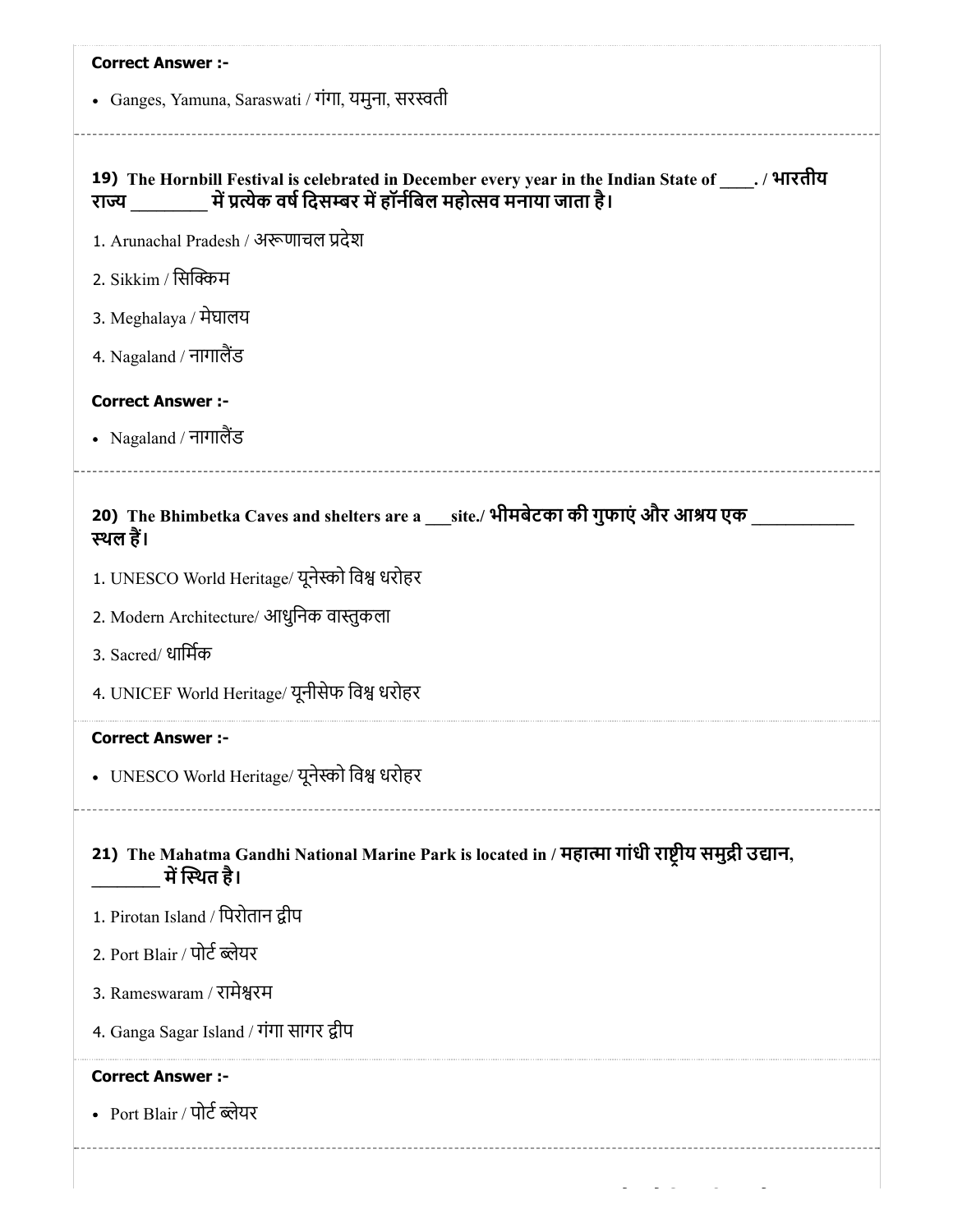## 22) Marathas took power of Madhya Pradesh after the death of / मध्य प्रदेश में किसकी मृत्यु के बाद मराठाओं ने अधिकार प्राप्त कर लिया?

- 1. Asoka / अशोका
- 2. Aurangzeb / औरगजेब
- 3. Harsha vardhan / हर्ष वर्द्धन
- 4. Kanishka / किनक

### Correct Answer :-

• Aurangzeb / औरंगजेब

## 23) Satpura Wildlife Sanctuary is located at / सतपुड़ा वन्यजीव अभयारण्य कहा**ं स्थित है**?

- 1. Hoshangabad / होशंगाबाद
- 2. Chhindwara / छिन्दवाड़ा
- 3. Sindh / िस
- 4. Khajuraho / खजुराहो

#### Correct Answer :-

Hoshangabad / होशंगाबाद

## 24) The Governor of a State is appointed by the / किसी राज्य के राज्यपाल को इनके द्वारा नियुक्त किया जाता है:

- 1. People of the concerned state / संबंधित राज्य के लोगों
- 2. Chief Minister / मुख्यमंत्री
- 3. President / राष्ट्रपति
- 4. Prime Minister / धानमंी

## Correct Answer :-

• President / राष्ट्रपति

## 25) The 'National Energy Conservation Day' is observed every year on / प्रत्येक वर्ष 'राष्ट्रीय ऊर्जा संरक्षण िदवस' \_\_\_\_\_\_\_ को मनाया जाता है।

- 1. 14<sup>th</sup> December / 14 दिसम्बर
- 2. 14<sup>th</sup> November / 14 नवंबर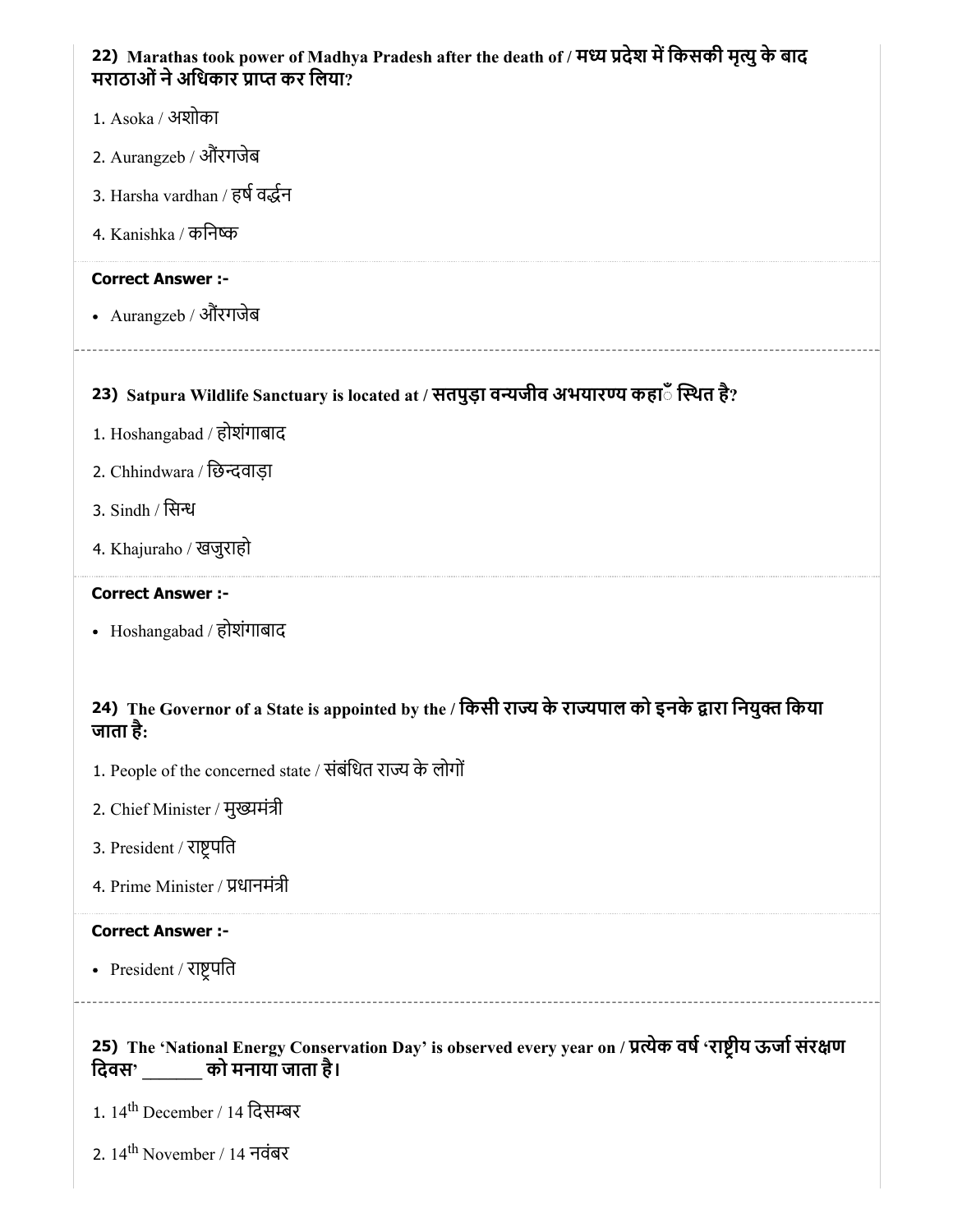3. 14<sup>th</sup> October / 14 अक्टूबर

4. 24<sup>th</sup> December / 24 दिसंबर

#### Correct Answer :-

14<sup>th</sup> December / 14 दिसम्बर

# 26) The state of Meghalaya was carved out of / किस राज्य से अलग करके मेघालय राज्य बनाया गया?

- 1. Manipur / मिणपुर
- 2. West Bengal / पिम बंगाल
- 3. Assam / असम
- 4. Nagaland / नागालैंड

## Correct Answer :-

Assam / असम

27) According the Census 2011, which district has the highest literacy rate in Madhya Pradesh? / वष  $2011$  की जनगणना के अनुसार, मध्य प्रदेश में किस जिले में साक्षरता की दर सबसे ज़्यादा है?

- 1. Indore / इन्दौर
- 2. Balaghat / बालाघाट
- 3. Jabalpur / जबलपुर
- 4. Bhopal / भोपाल

#### Correct Answer :-

Jabalpur / जबलपुर

## 28) The Right to Education was added to the Fundamental Right in the Constitution of Indian through the: / भारत के संविधान में \_\_\_\_\_\_\_\_\_\_\_ द्वारा मौलिक अधिकार में शिक्षा के अधिकार को जोड़ा गया था:

- 1. Constitution (93<sup>rd</sup> Amendment) Act, 2005 / संविधान (93वां संशोधन) अधिनियम, 2005
- 2. Constitution (87th Amendment) Act ,2003 / संिवधान (87वां संशोधन) अिधिनयम, 2003
- 3. Constitution (86<sup>th</sup> Amendment) Act, 2002 / संविधान (86वां संशोधन) अधिनियम, 2002
- 4. Constitution (97th Amendment) Act, 2011 / संिवधान (97वां संशोधन) अिधिनयम, 2011

#### Correct Answer :-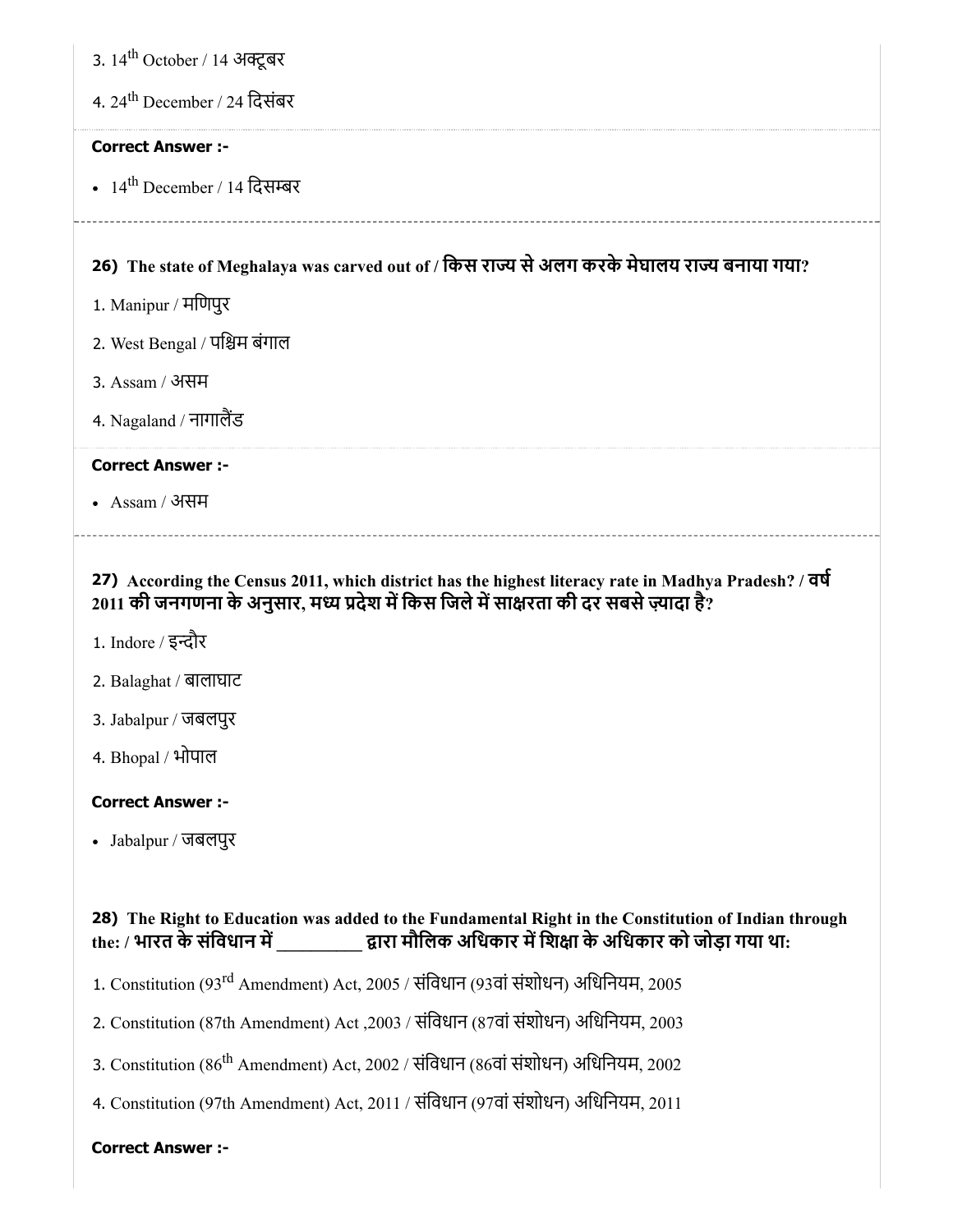| • Constitution (86 <sup>th</sup> Amendment) Act, 2002 / संविधान (86वां संशोधन) अधिनियम, 2002                                                                                          |
|---------------------------------------------------------------------------------------------------------------------------------------------------------------------------------------|
| 29) The dance-drama form of expression, 'Yakshagana' is traditionally associated with which state? /<br>अभिव्यक्ति का नृत्य-नाटक रूप 'यक्षगान' परंपरागत रूप से किस राज्य से जुड़ा है? |
| 1. Karnataka / कर्नाटक                                                                                                                                                                |
| 2. West Bengal / पश्चिम बंगाल                                                                                                                                                         |
| 3. Kerala / केरल                                                                                                                                                                      |
| 4. Maharashtra / महाराष्ट्र                                                                                                                                                           |
| <b>Correct Answer :-</b>                                                                                                                                                              |
| • Karnataka / कर्नाटक                                                                                                                                                                 |
|                                                                                                                                                                                       |
| 30) Complete the series choosing the missing number: / लुप्त संख्या चुनकर श्रृंखला को पूरा कीजिए:                                                                                     |
| 36, 6, 49, 7, 64, 8, 81, ______                                                                                                                                                       |
| 1.13                                                                                                                                                                                  |
| 2.10                                                                                                                                                                                  |
| 3.12                                                                                                                                                                                  |
| 4.9                                                                                                                                                                                   |
| <b>Correct Answer:-</b>                                                                                                                                                               |
| $\bullet$ 9                                                                                                                                                                           |
|                                                                                                                                                                                       |
| 31) Select the option that is true about the Statements and Conclusions given:                                                                                                        |
| <b>Statements:</b>                                                                                                                                                                    |
| Some vowels are consonants<br>Some consonants are alphabets                                                                                                                           |
| <b>Conclusions:</b>                                                                                                                                                                   |
| I. Some vowels are alphabets                                                                                                                                                          |
| II. Some consonants are not alphabets /                                                                                                                                               |
| उस विकल्प का चयन कीजिए जोकि दिए गए कथनों और निष्कर्षों के बारे में सही है:                                                                                                            |
| कथन:                                                                                                                                                                                  |
| कुछ स्वर व्यंजन हैं                                                                                                                                                                   |
| कुछ व्यंजन अक्षर हैं                                                                                                                                                                  |
| निष्कर्ष:                                                                                                                                                                             |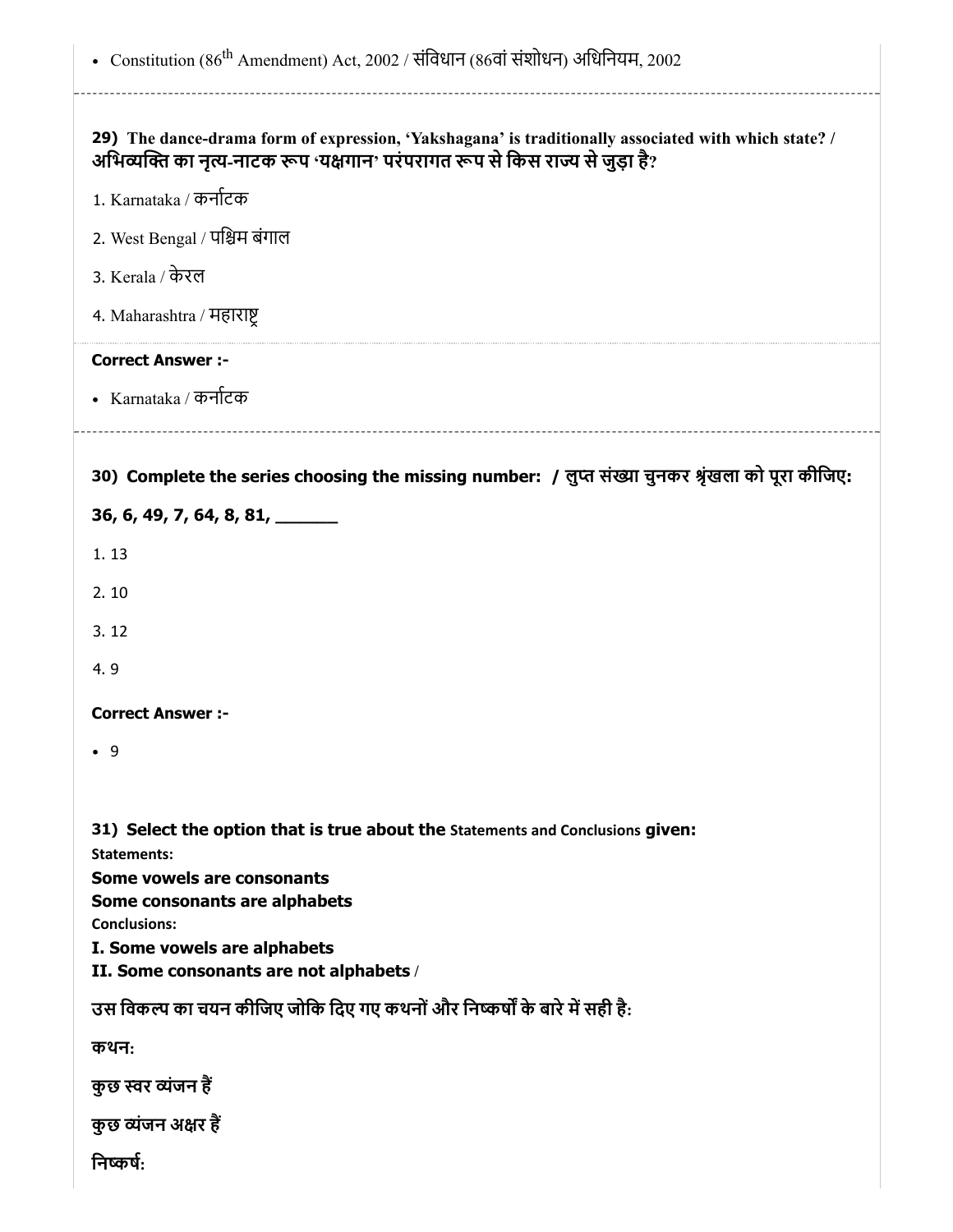# I. कुछ स्वर अक्षर हैं

# **II. कुछ व्यंजन अक्षर नहीं हैं**

1. neither conclusion I nor conclusion II follows / न ही निष्कर्ष I और न ही निष्कर्ष II अनुसरण करते हैं

2. both conclusion I and II follows / निष्कर्ष I और II दोनों अनुसरण करते हैं

3. only conclusion II follows / केवल निष्कर्ष II अनुसरण करता है

4. only conclusion I follows / केवल निष्कर्ष I अनुसरण करता है

## Correct Answer :-

• neither conclusion I nor conclusion II follows / न ही निष्कर्ष I और न ही निष्कर्ष II अनुसरण करते हैं

| वाला राष्ट्र है।            | 32) Indian is the ______ most populous nation in the world. / भारत, विश्व में _______ सबसे अधिक आबादी        |  |
|-----------------------------|--------------------------------------------------------------------------------------------------------------|--|
| 1. $3^{\text{rd}}$ तीसरा    |                                                                                                              |  |
| 2. 4 <sup>th</sup> / चौथा   |                                                                                                              |  |
| 3. 2 <sup>nd</sup> / दूसरा  |                                                                                                              |  |
| 4. $5^{\text{th}}$ / पांचवा |                                                                                                              |  |
| <b>Correct Answer :-</b>    |                                                                                                              |  |
| • $2nd / \overline{g}$ सरा  |                                                                                                              |  |
|                             |                                                                                                              |  |
|                             | 33) Complete the series choosing the missing letters: / लुप्त अक्षर अक्षरों को चुनकर श्रृंखला को पूरा कीजिए: |  |
| AZC, BYD, CXE, ______       |                                                                                                              |  |
| 1. DVF                      |                                                                                                              |  |
| 2. DWE                      |                                                                                                              |  |
| 3. DWG                      |                                                                                                              |  |
| 4. DWF                      |                                                                                                              |  |
| <b>Correct Answer :-</b>    |                                                                                                              |  |
| $\bullet$ DWF               |                                                                                                              |  |
|                             |                                                                                                              |  |
|                             | 34) Complete the series choosing the missing number: / लुप्त संख्या चुनकर श्रृंखला को पूरा कीजिए:            |  |
| $7, 10, 15, 22, 31, \_\_$   |                                                                                                              |  |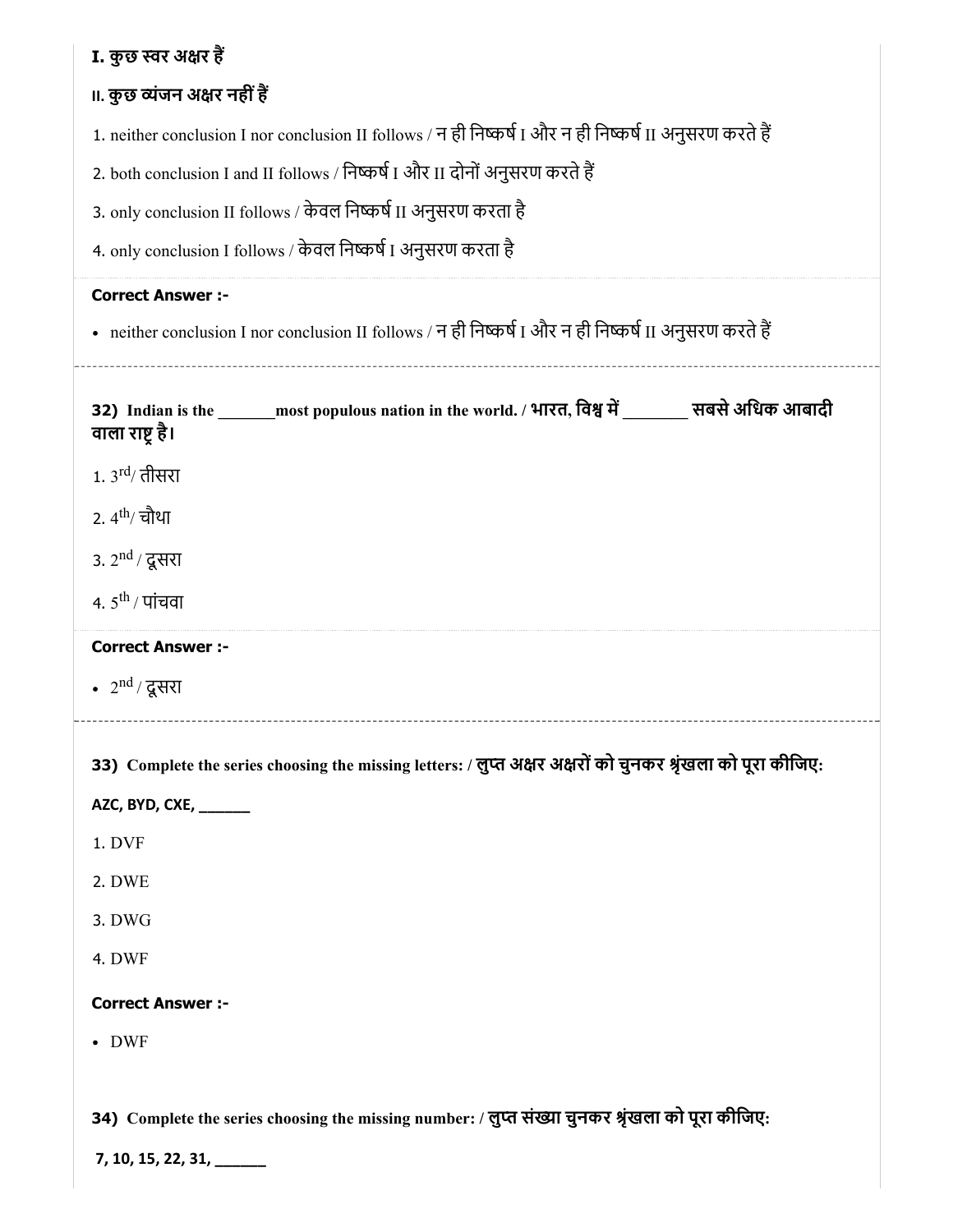| 1.45                                                                                                                                                                              |
|-----------------------------------------------------------------------------------------------------------------------------------------------------------------------------------|
| 2.40                                                                                                                                                                              |
| 3.42                                                                                                                                                                              |
| 4.39                                                                                                                                                                              |
| <b>Correct Answer :-</b>                                                                                                                                                          |
| $\bullet$ 42                                                                                                                                                                      |
| 35) Complete the series choosing the missing number: / लुप्त संख्या चुनकर श्रृंखला को पूरा कीजिए:                                                                                 |
| 67, 62, 56, 49, 41, ______                                                                                                                                                        |
| 1.28                                                                                                                                                                              |
| 2.36                                                                                                                                                                              |
| 3.32                                                                                                                                                                              |
| 4.30                                                                                                                                                                              |
| <b>Correct Answer :-</b>                                                                                                                                                          |
| • 32                                                                                                                                                                              |
| 36) The series given below contains a sequence of numbers. Identify the incorrect combination: / नीचे दी गई<br>श्रृंखला में, संख्याओं का एक क्रम उपस्थित हैं। गलत संयोजन पहचानिए: |
| 3, 6, 5, 18, 7, 42, 9, 162                                                                                                                                                        |
| $1.6$                                                                                                                                                                             |
| 2.162                                                                                                                                                                             |
| 3.42                                                                                                                                                                              |
| 4.18                                                                                                                                                                              |
| <b>Correct Answer :-</b>                                                                                                                                                          |
| $\bullet$ 42                                                                                                                                                                      |
|                                                                                                                                                                                   |

37) In a certain code *koda se poda* means *house full movie* and *dam cas koda* means *full of life* .Which is the word for *full* in that language? / एक ख़ास कोड भाषा में, *koda se poda का अर्थ house*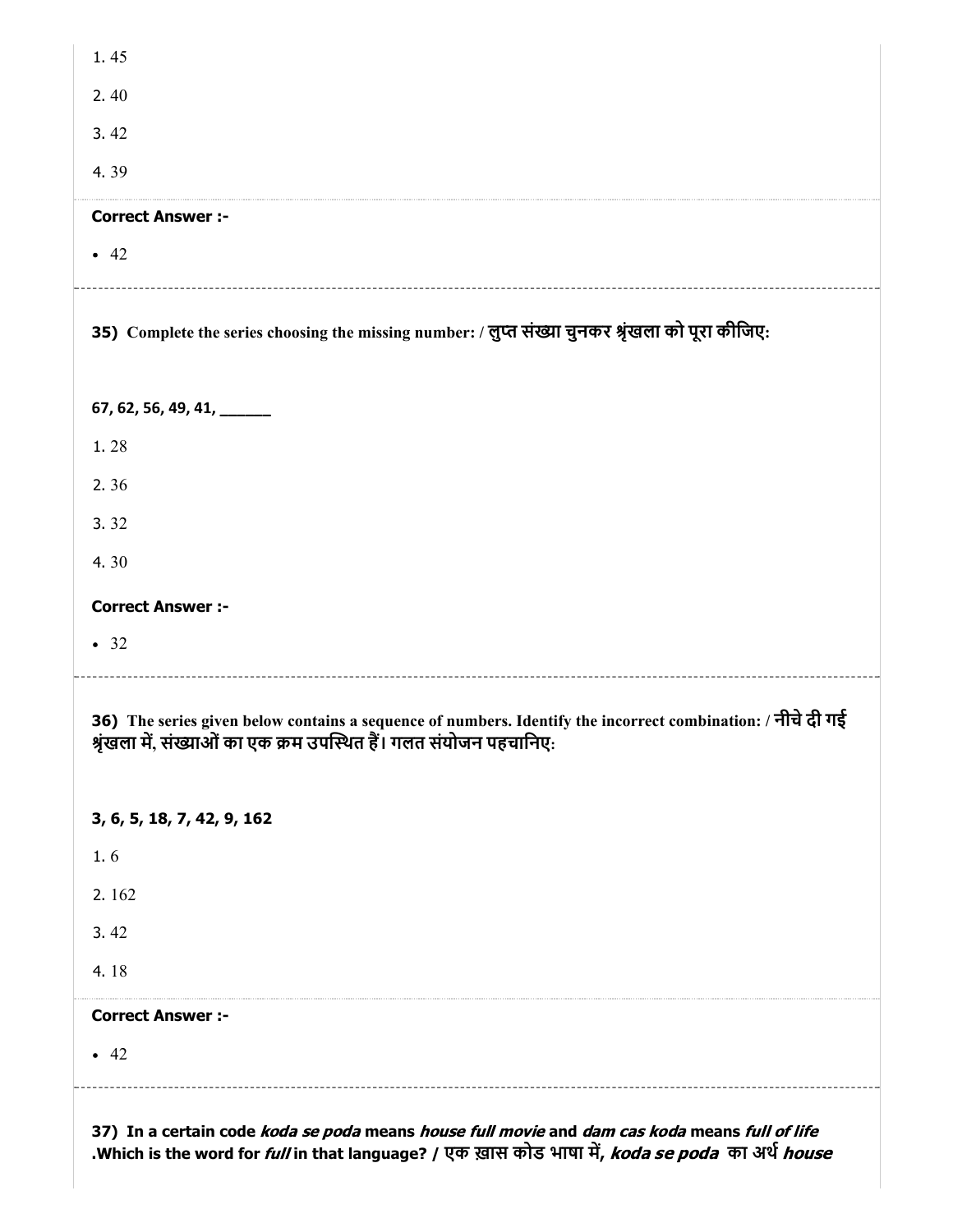*full movie* तथा *dam cas koda* का अर्थ *full of life* होता है। इस कोड भाषा में *full* के लिए किस शब्द का इस्तेमाल किया गया है?

| 1. koda                                                                                                 |
|---------------------------------------------------------------------------------------------------------|
| $2.$ dam                                                                                                |
| 3. kas                                                                                                  |
| 4. poda                                                                                                 |
| <b>Correct Answer :-</b>                                                                                |
| • koda                                                                                                  |
| 38) Select the option that is true about the Statements and Conclusions given:                          |
| <b>Statements:</b><br>Some buds are flowers<br>Some flowers are shrubs                                  |
| <b>Conclusions:</b><br>I. Some flowers are not shrubs<br>II. Some buds are not flowers /                |
| उस विकल्प) का चयन कीजिए जोकि दिए गए कथनों और निष्कर्षों के बारे में सही है:                             |
| कथन:                                                                                                    |
| कुछ कलियाँ फूल हैं                                                                                      |
| कुछ फूल झाड़ियाँ हैं                                                                                    |
| निष्कर्ष:                                                                                               |
| I. कुछ फूल झाड़ियाँ नहीं हैं                                                                            |
| II. कुछ कलियाँ फूल नहीं हैं                                                                             |
| 1. neither conclusion I nor conclusion II follows / न ही निष्कर्ष I और न ही निष्कर्ष II अनुसरण करते हैं |
| 2. both conclusion I and II follows / निष्कर्ष I और II दोनों अनुसरण करते हैं                            |
| 3. only conclusion II follows / केवल निष्कर्ष II अनुसरण करता है                                         |
| 4. only conclusion I follows / केवल निष्कर्ष I अनुसरण करता है                                           |
| <b>Correct Answer :-</b>                                                                                |
| • neither conclusion I nor conclusion II follows / न ही निष्कर्ष I और न ही निष्कर्ष II अनुसरण करते हैं  |
|                                                                                                         |

39) Select the option that is true about the Statements and Conclusions given: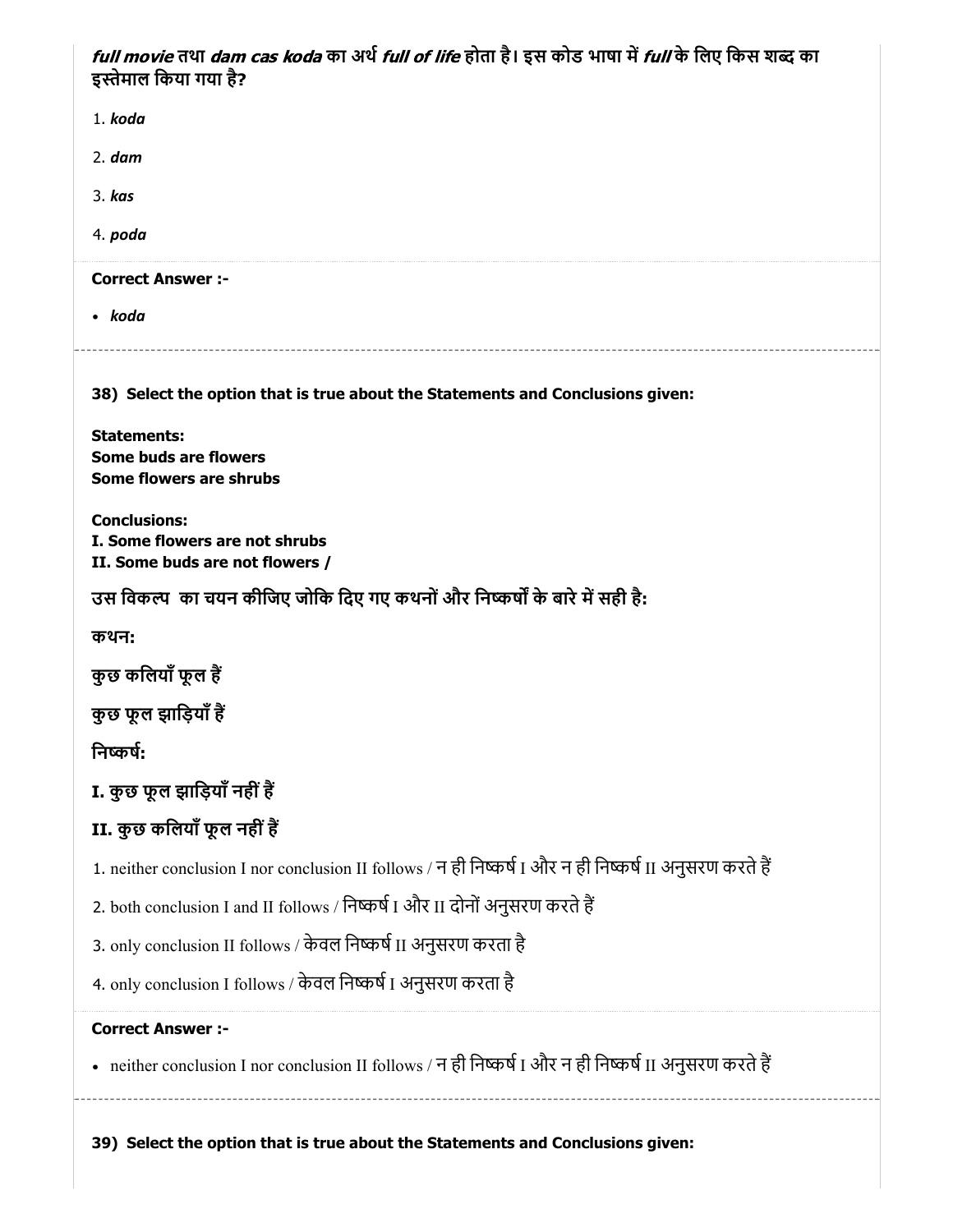Statements: Some ants are mosquitoes Some ants are spiders

Conclusions: I. Some mosquitoes are not spiders II. Some mosquitoes are spiders /

उस विकल्प का चयन कीजिए जोकि दिए गए कथनों और निष्कर्षों के बारे में सही है:

कथन:

कुछ चीटियाँ मच्छर हैं

कुछ चीटियाँ मकड़ी हैं

निष्कर्ष:

I. कुछ मच्छर मकड़ी नहीं हैं

# II. कुछ मच्छर मकड़ी हैं

1. both conclusion I and II follows / निष्कर्ष I और II दोनों अनुसरण करते हैं

2. only conclusion II follows / केवल निष्कर्ष II अनुसरण करता है

3. only conclusion I follows / केवल निष्कर्ष I अनुसरण करता है

4. either conclusion I or conclusion II follows/ या तो निष्कर्ष I अथवा निष्कर्ष II अनुसरण करता है

## Correct Answer :-

• either conclusion I or conclusion II follows/ या तो निष्कर्ष I अथवा निष्कर्ष II अनुसरण करता है

## 40) Select the option that is true about the Statements and Conclusions given:

Statements: All juices are drinks Some drinks are beverages

Conclusions: I. Some juices are beverages II. Some beverages are juices /

उस विकल्प का चयन कीजिए जोकि दिए गए कथनों और निष्कर्षों के बारे में सही है:

कथन:

सभी जूस ड्रिंक हैं

कुछ िडंक पेय ह

निष्कर्ष:

I. कुछ जूस पेय ह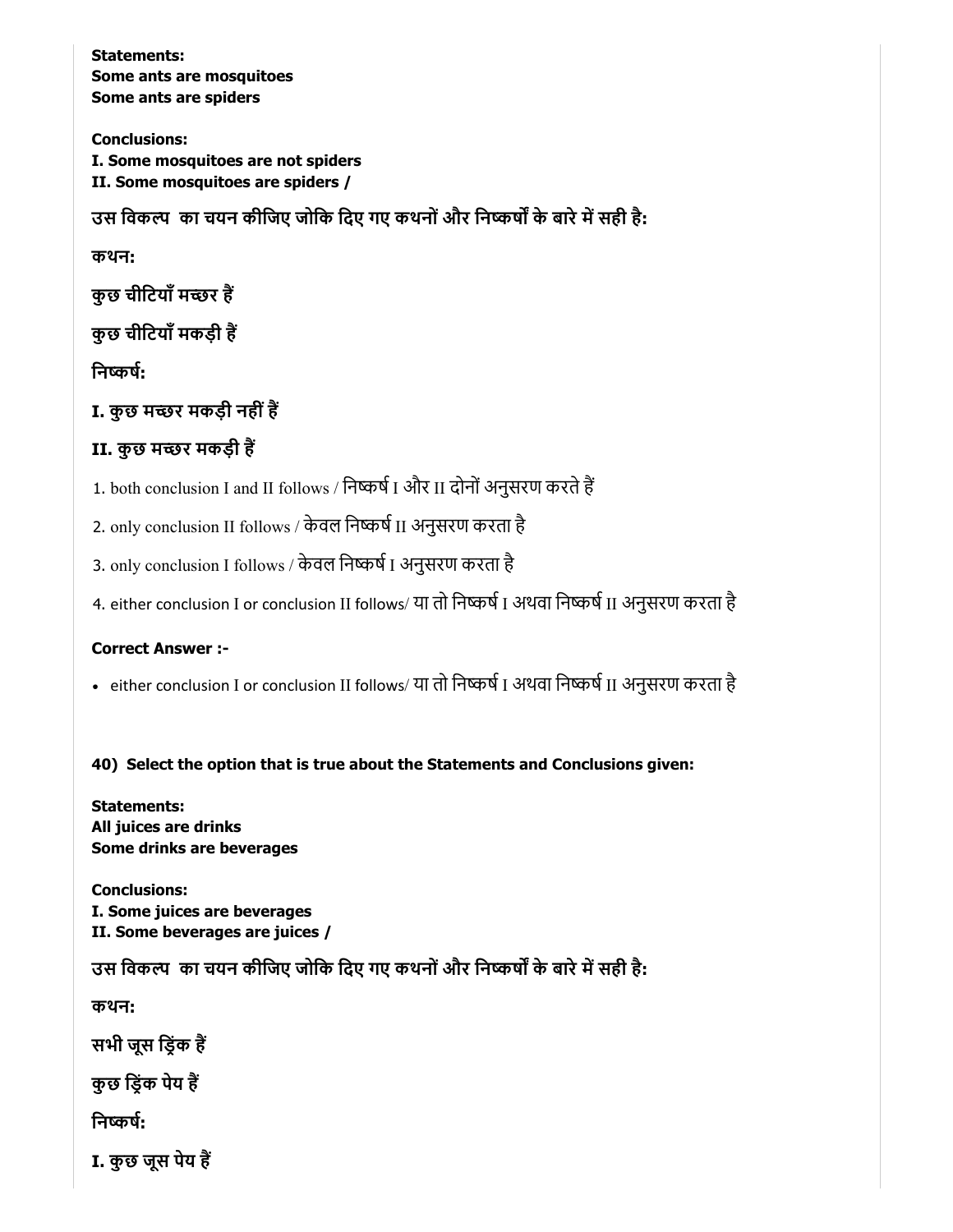# II. कुछ पेय जूस ह

- 1. neither conclusion I nor conclusion II follows / न ही निष्कर्ष I और न ही निष्कर्ष II अनुसरण करते हैं
- 2. both conclusion I and II follows / निष्कर्ष I और II दोनों अनुसरण करते हैं
- 3. only conclusion II follows / केवल निष्कर्ष II अनुसरण करता है
- 4. only conclusion I follows / केवल निष्कर्ष I अनुसरण करता है

## Correct Answer :-

• neither conclusion I nor conclusion II follows / न ही निष्कर्ष I और न ही निष्कर्ष II अनुसरण करते हैं

Topic:- Mental Ability and Mental Aptitude

1) In the sequence shown below, which figure comes next? / नीचे दिये गये क्रम में, अगली आकृति कौन सी आयेगी?











Correct Answer :-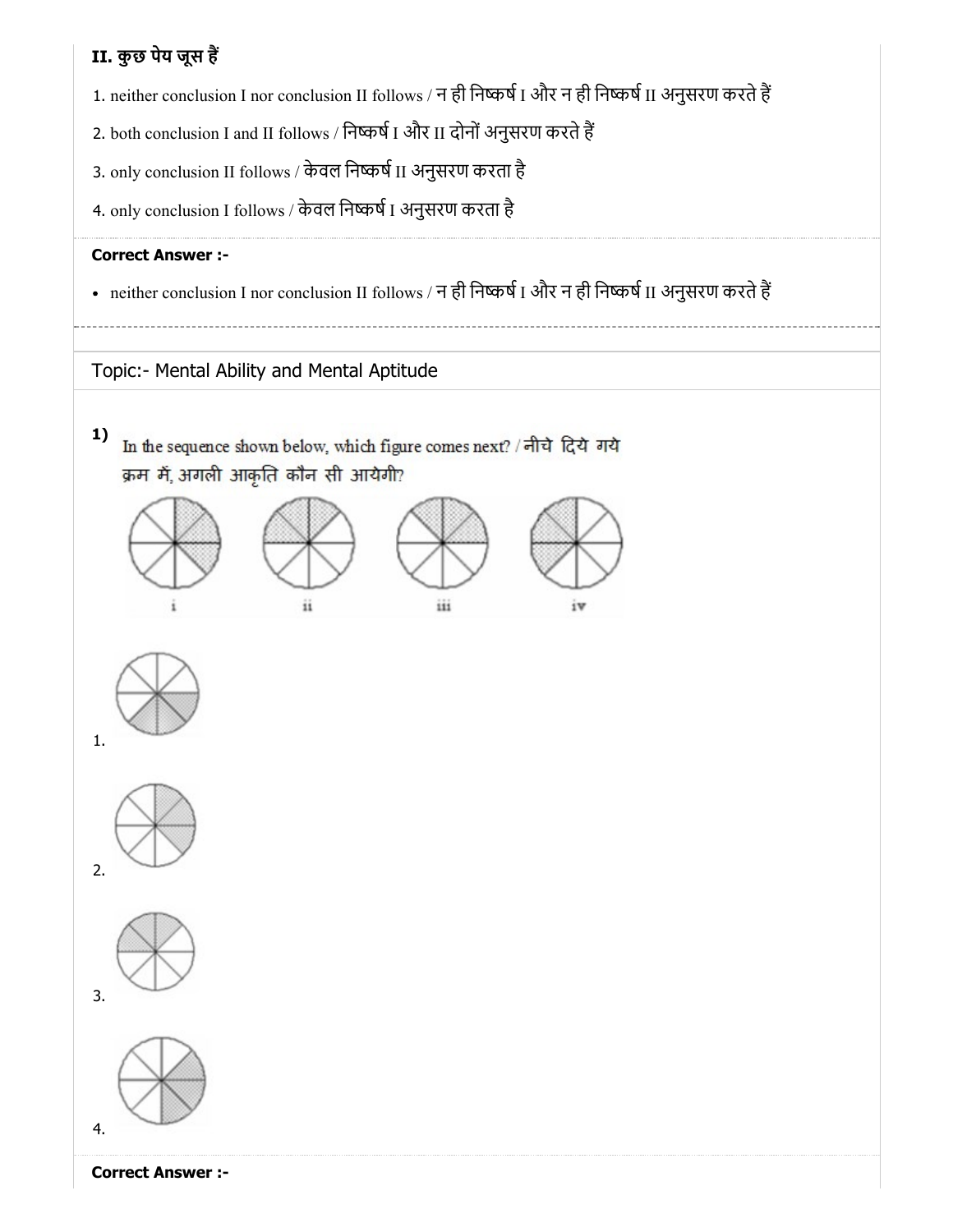

2) In the sequence shown below, which figure comes next? / नीचे दिये गये क्रम में, अगली आकृति कौन सी आयेगी?

8? J. 6 9 1. 9 2. r 3. n 4. Correct Answer :r 3) If the following two squares shown below overlap, which one of the following options is formed? / यदि निम्न दो वर्ग अतिव्यापित होते हैं, तो निम्न में से कौन सा एक विकल्प बनता है?

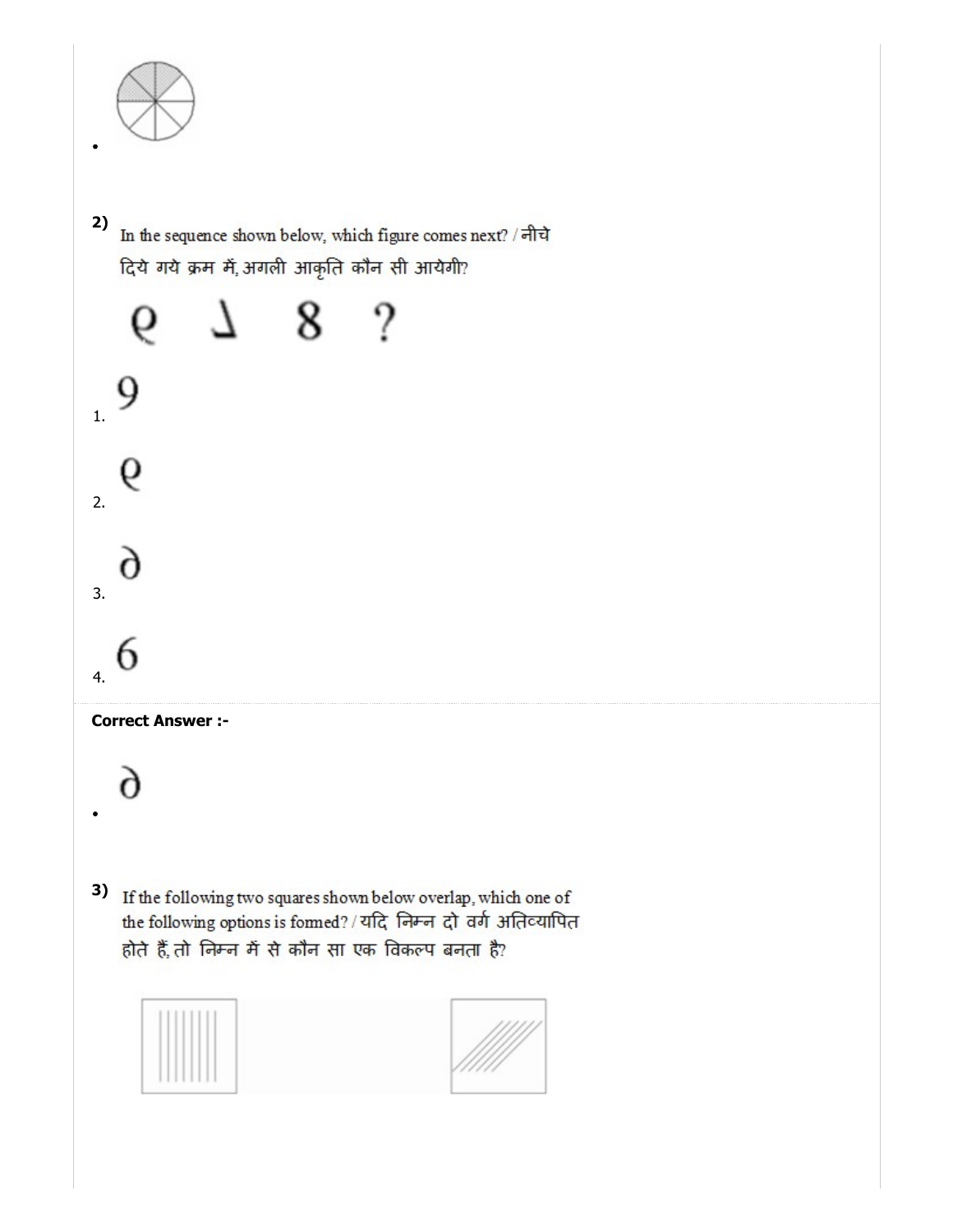

4. 13

## Correct Answer :-

• 10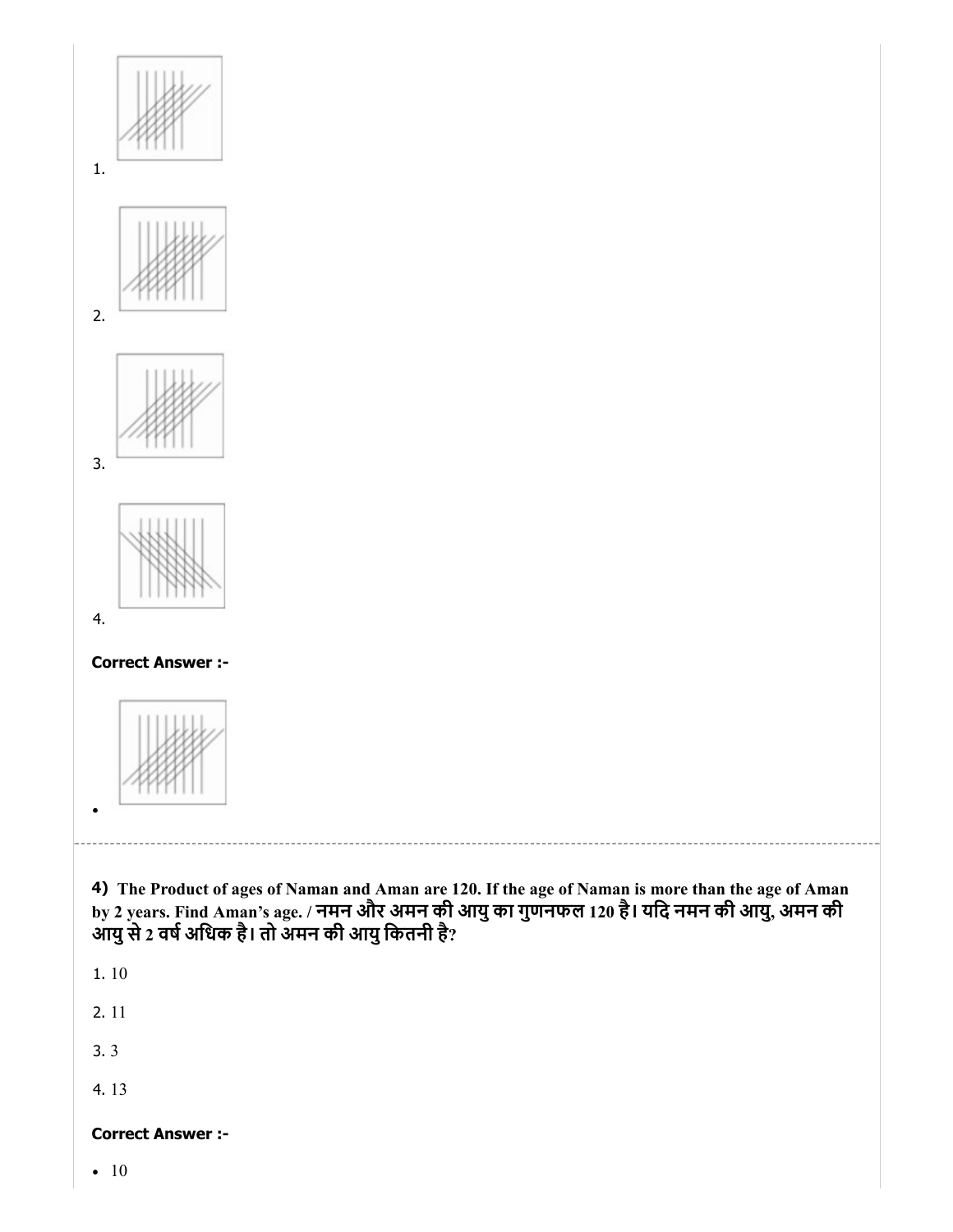5) In a class of 40 students comprising of 20 girls and 20 boys, the average age of 20 girls is 16. The average age of the class is also 16. Find the average age of the boys in the class? / 40 बच्चों की एक कक्षा में 20 लड़के और 20 लडकियां हैं, 20 लड़कियों की औसत आयु 16 वर्ष है। और सम्पूर्ण कक्षा की औसत आयु भी 16 वर्ष है। लड़कों की आयु का अनुपात ज्ञात कीजिए?

- 1. 16years / 16 वष
- 2. 14 years / 14 वष
- 3. 12years /12 वष
- 4. 10years /10 वष

### Correct Answer :-

• 16 years / 16 वर्ष

6) A person walks a certain distance and rides back taking a total time of 37 min. He could walk both ways in 55 min. How long would it take him to ride both ways? / एक व्यक्ति किसी निश्चित दूरी को एक ओर से चलकर और दूसरी ओर सेिकसी सवारी की मदद से37 िमनट मतय कर सकता है। दोनोंओर सेचलकर उसी दूरी को वह 55 मिनट में तय कर सकता है। अगर वह दोनों ओर से सवारी की मदद ले तो वही दूरी तय करने में उसे िकतना समय लगेगा?

- 1. 72 minute / 72 िमनट
- 2. 40 minute / 40 िमनट
- 3. 19 minute / 19 िमनट
- 4. 92 minute / 92 मिनट

#### Correct Answer :-

• 19 minute / 19 मिनट

#### 7) 217 \* 217 + 183 \* 183 =?

- 1. 80578
- 2. 90868
- 3. 79699

4. 81258

#### Correct Answer :-

• 80578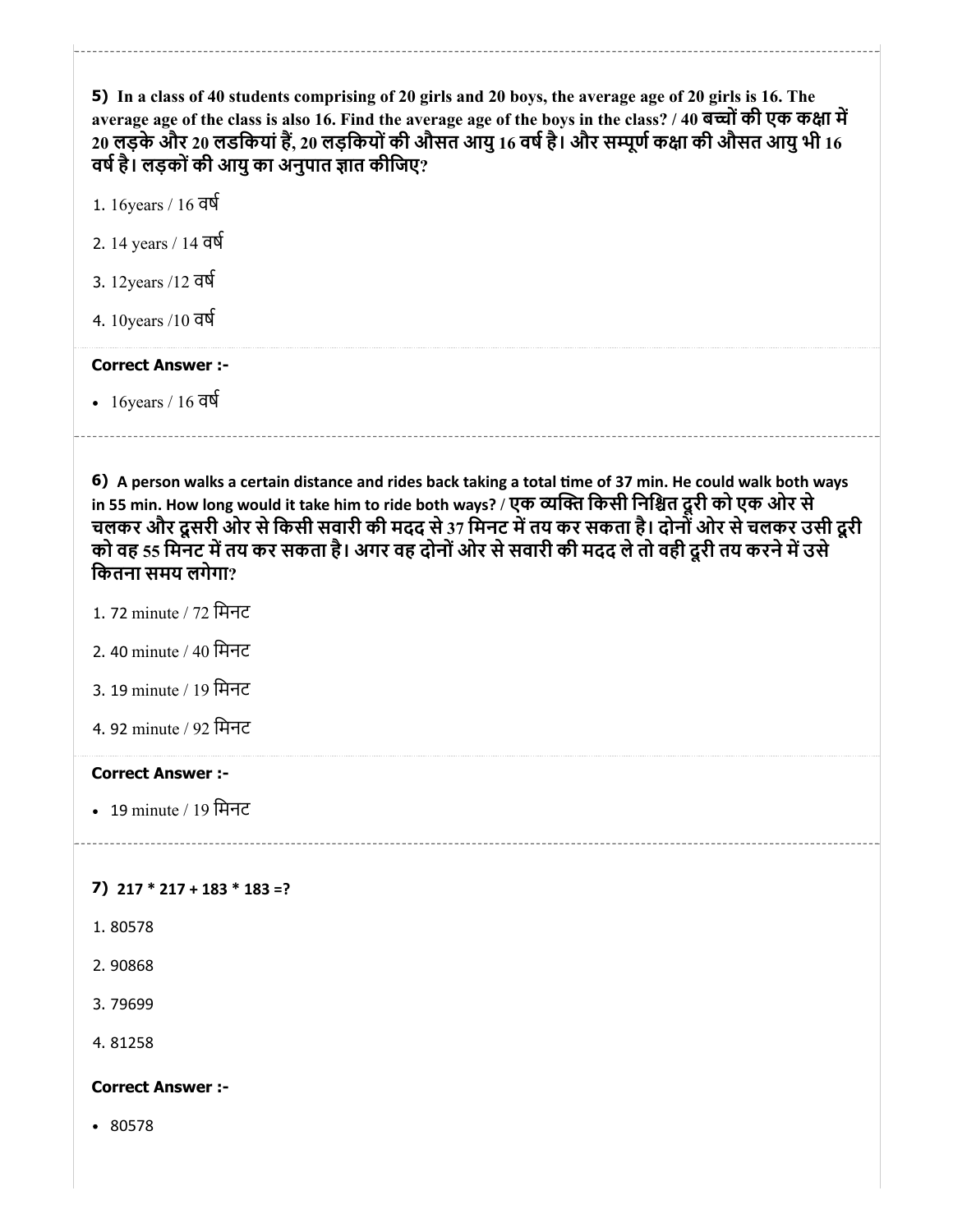| 8) The sum of the ages of a father and son is 45 years. Five years ago, the product of their ages was 34. The<br>present ages of father and son respectively are ______, respectively. / पिता और पुत्र की आयु का योग 45 वर्ष<br>है। 5 वर्ष पूर्व, पिता और पुत्र की आयु का गुणनफल 34 था। पिता और पुत्र की वर्तमान आयु क्रमशः कितनी है? |
|---------------------------------------------------------------------------------------------------------------------------------------------------------------------------------------------------------------------------------------------------------------------------------------------------------------------------------------|
| 1.40 and $5/40$ और 5                                                                                                                                                                                                                                                                                                                  |
| 2.36 and 9 / 36 और 9                                                                                                                                                                                                                                                                                                                  |
| 3. 39 and 6 / 39 और 6                                                                                                                                                                                                                                                                                                                 |
| 4.38 and 7 / 38 और 7                                                                                                                                                                                                                                                                                                                  |
| <b>Correct Answer :-</b>                                                                                                                                                                                                                                                                                                              |
| • 39 and 6 / 39 और 6                                                                                                                                                                                                                                                                                                                  |
| 9) Fifteen years ago, Ramesh was half of Suresh in age. If the ratio of their present ages is 4 : 5, what will be<br>the total of their present ages? / 15 वर्ष पूर्व, रमेश की आयु सुरेश की आयु की आधी थी। यदि उनकी वर्तमान<br>आयु का अनुपात 4:5 है तो उनकी वर्तमान आयु का योग क्या होगा?                                             |
| 1.45 years / 45 वर्ष                                                                                                                                                                                                                                                                                                                  |
| 2.55 years / 55 वर्ष                                                                                                                                                                                                                                                                                                                  |
| 3. 35 years / 35 वर्ष                                                                                                                                                                                                                                                                                                                 |
| 4. 65 years / 65 वर्ष                                                                                                                                                                                                                                                                                                                 |
| <b>Correct Answer :-</b>                                                                                                                                                                                                                                                                                                              |
| • 45 years / $45$ $\overline{q}$                                                                                                                                                                                                                                                                                                      |
| 10) The present ages of three persons are in proportions 4 : 7 : 9. Eight years ago, the sum of their ages was<br>56. Find their present ages (in years). / तीन व्यक्तियों की वर्तमान आयु का अनुपात 4:7:9 है। 8 वर्ष पूर्व उनकी<br>आयु का योग 56 था। उनकी वर्तमान आयु वर्षों में कितनी होगी?                                          |
| 1.8, 20, 28                                                                                                                                                                                                                                                                                                                           |
| 2. 16, 28, 36                                                                                                                                                                                                                                                                                                                         |
| 3. 20, 35, 45                                                                                                                                                                                                                                                                                                                         |
| 4. none of these / इनमें से कोई नहीं                                                                                                                                                                                                                                                                                                  |
| <b>Correct Answer :-</b>                                                                                                                                                                                                                                                                                                              |
| $\cdot$ 16, 28, 36                                                                                                                                                                                                                                                                                                                    |
| 11) Virat Kohli has an average score of 64 in last 30 matches. After the last match his average became 63.                                                                                                                                                                                                                            |

What is his match score? / पिछले 30 मैचों में विराट कोहली का ओसत स्कोर 64 रहा है, अंतिम मैच में उसका

 $\overline{a}$ 

 $\overline{a}$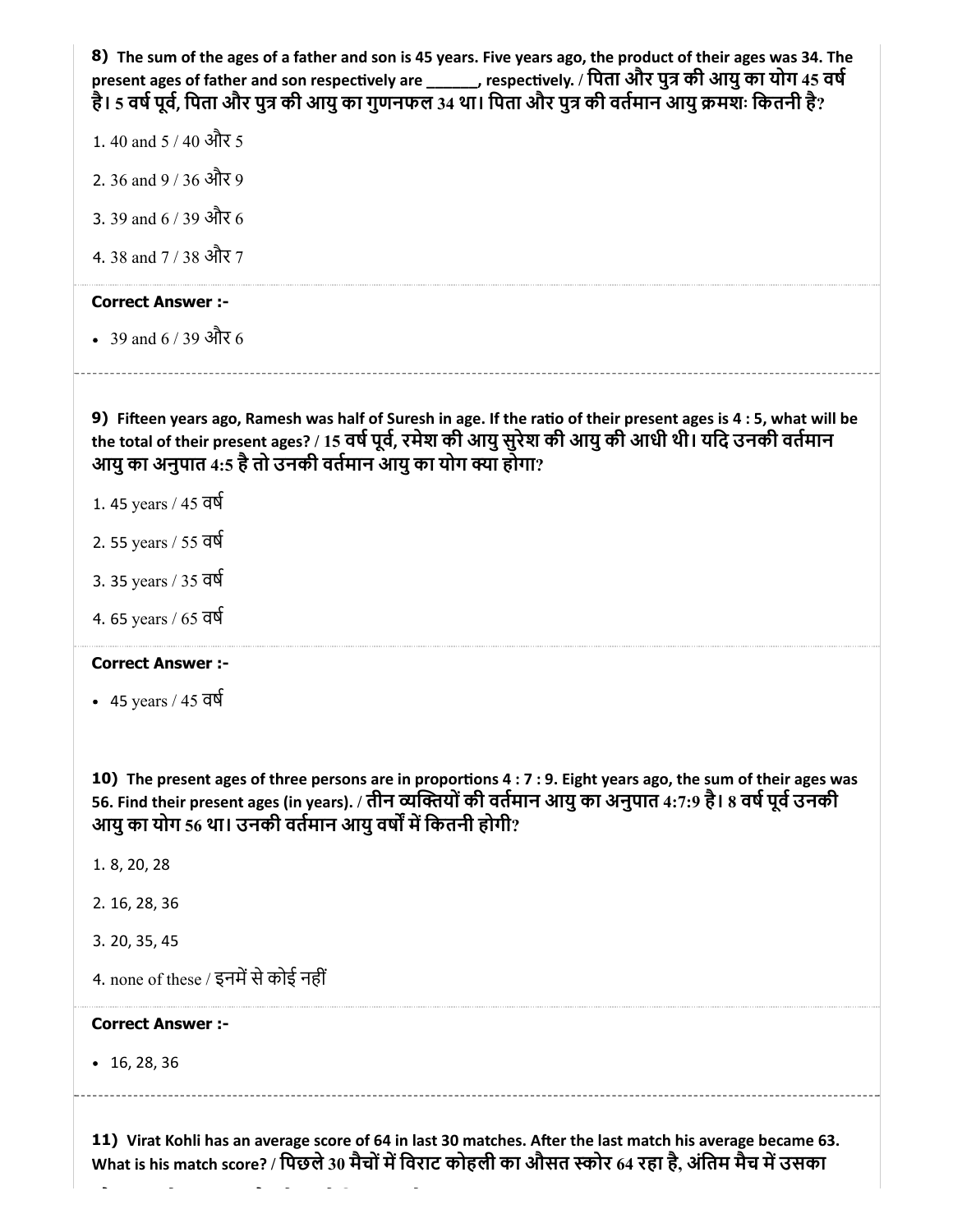# औसत 63 हो गया। उस मैच में उसने कितना स्कोर बनाया?

1. 1

2. 127

3. 33

4. 34

## Correct Answer :-

• 33

12) A trader had 100 kg of sugar, part of which he sold at 8 % profit and the remaining at 18 % profit. He gained 10 % on the whole transaction. How much did he sell for an 18 % profit? / एक व्यापारी के पास  $100$ किग्रा चीनी थी जिसका कुछ हिस्सा 8% के लाभ पर बेचा जाता है, शेष को 18% के लाभ पर बेचा गया। उसके द्वारा प्राप्त कुल लाभ 10% है। कितनी चीनी को उसने 18% के लाभ पर बेचा है?

- 1. 50 kg / 50 किग्रा
- 2. 70 kg / 70 िका
- 3. 20 kg / 20 किग्रा
- 4. 30 kg / 30 िका

## Correct Answer :-

• 20 kg / 20 किग्रा

13) Speed of a boat in upstream is 13 kmph while downstream is 5 kmph. What is the speed of the boat in still water? / धारा की विपरीत दिशा में एक नाव की चाल 13 किमी/घंटा है जबकि धारा की दिशा में नाव की चाल 5 किमी/घंटा है। स्थिरजल में नाव की चाल कितनी होगी?

- 1. 8 km/hr / 8 िकमी/घंटा
- 2. 9 km/hr / 9 िकमी/घंटा
- 3. 20 km/hr / 20 िकमी/घंटा
- 4. 18 km/hr / 18 िकमी/घंटा

#### Correct Answer :-

9 km/hr / 9 िकमी/घंटा

14) A 120 m long train is moving at a speed of 54 kmph. How long will it take to cross another train, 200 m long, moving in same direction at a speed of 90 kmph? / एक 120 मीटर लम्बी ट्रेन 54 किमी/घंटे की चाल से चल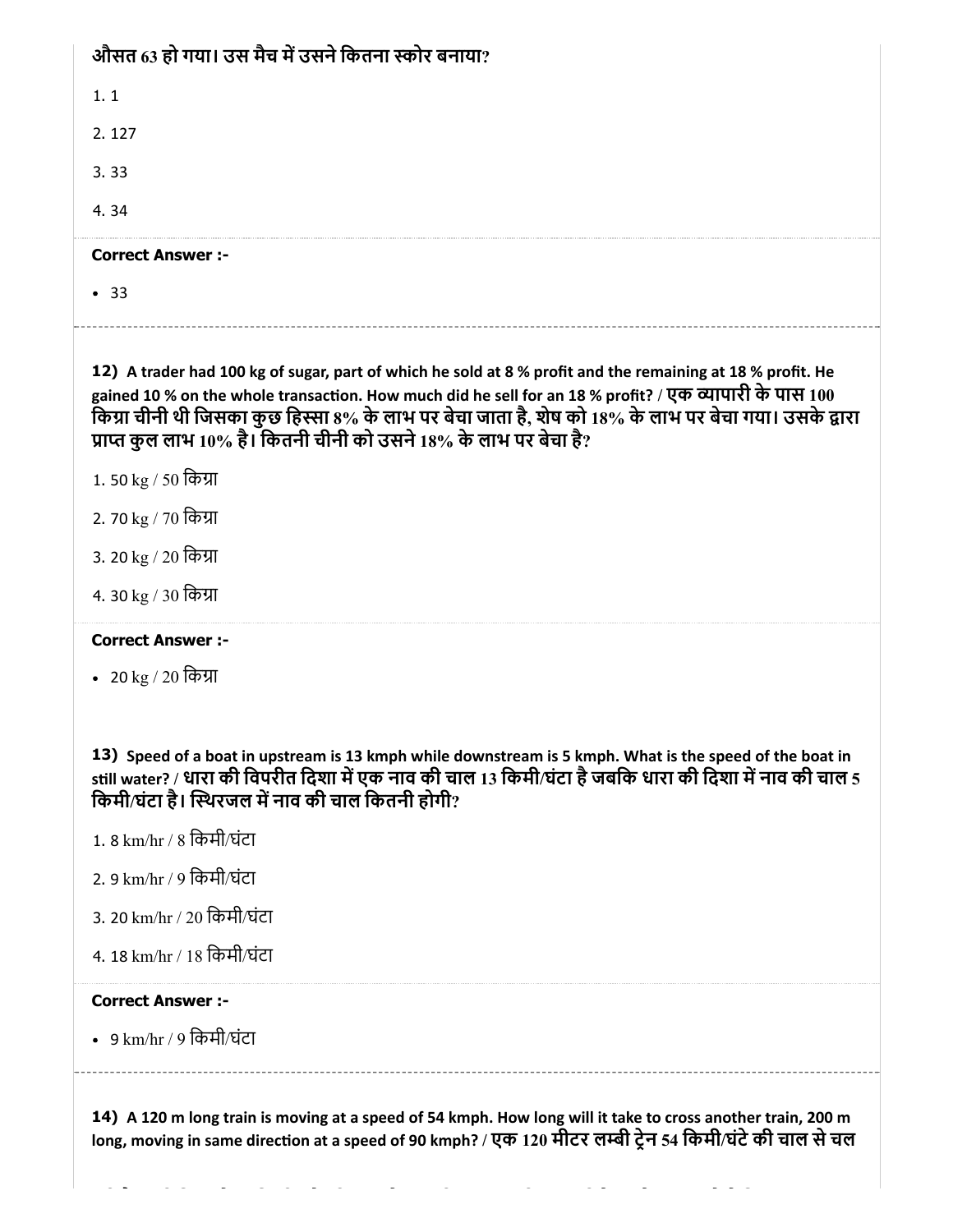# रही है। इसी दिशा में 90 किमी/घंटे की चाल से आ रही एक 200 मीटर लम्बी ट्रेन इसे पार करने में कितना समय लगाएगी?

1. 8 sec / 8 से.

2. 12 sec / 12 से.

3. 2 sec / 2 से.

4. 32 sec / 32 से.

## Correct Answer :-

• 32 sec / 32 से.

15) In an examination, a student scored an average of 71 marks per paper. If only he had scored seven more marks in Physics and five more marks in Sanskrit, then, he would have obtained an average of 73 marks. How many papers were there in the examination? / एक परीक्षा में, एक छात्र औसतन 71 अंक प्रत्येक प्रश्नपत्र में पाता है। यदि उसे भौतिक विज्ञान में 7 अंक अधिक और संस्कृत में 5 अंक अधिक मिलें तो उसके द्वारा प्राप्त अंकों का औसत 73 हो जायेगा। परीक्षा में कितने प्रश्नपत्र शामिल हैं?

| 1. | n |  |
|----|---|--|
| ŕ. |   |  |

- 3. 5
- 4. 8

## Correct Answer :-

6

16) Twenty years ago, Ram was half of Sam in age. If the ratio of their present ages is 3:4, find the Ram's and Sam's present ages. / 20 वर्ष पूर्व, राम की आयु श्याम की आयु की आधी थी। यदि उनकी वर्तमान आयु का अनुपात 3:4 है तो राम और श्याम की वर्तमान आयु कितनी है?

1. 30, 40

2. 40, 30

3. 30, 20

4. 20, 30

## Correct Answer :-

30, 40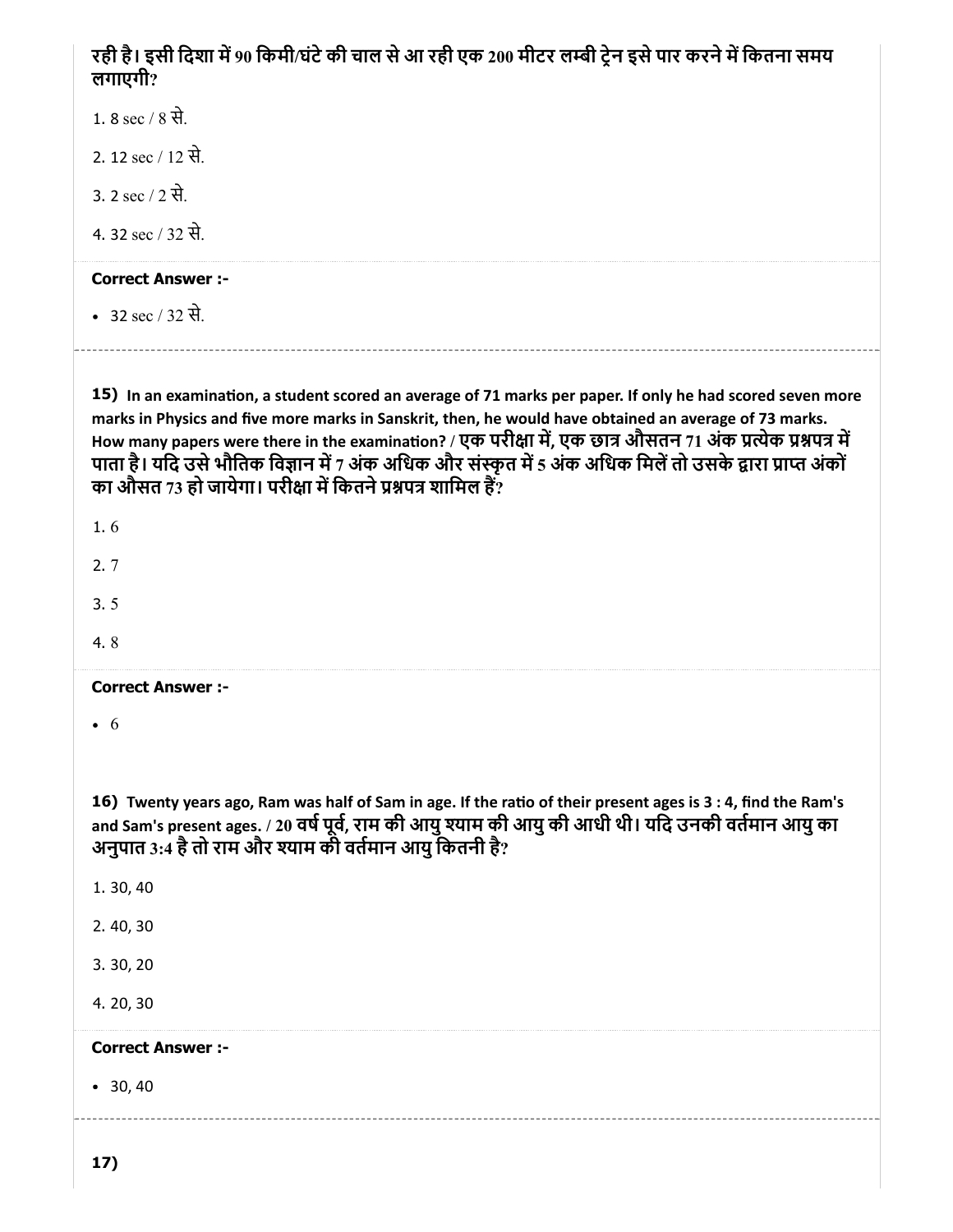Which one of the following four addresses is NOT EXACTLY same as the one given below? / निम्न दिये गये चार पतों में से नीचे दिये गये पते के ठीक समान कौन सा एक नहीं है?

Darren Johnson Dick Collins Hall,

Redhill 51 Street NW11

(i) Darren Johnson Dick Collins Hall,

Redhill 51 Street NW11

(ii) Darren Johnson Dick Collins Hall,

Redhill 51 Street NW11

(iii) Darren Johnson Dick Collins Hall,

Redhill 51 Street NW11

(iv) Darren Johnson Dick Collims Hall,

Redhill 51 Street NW11

1. iv

2. I

3. ii

4. iii

Correct Answer :-

 $\cdot$  iv

18) The series given below contains a sequence of alphabets and numbers. Identify the incorrect combination: / नीचे दी गई श्रृंखला में, अक्षरों और संख्याओं का एक क्रम निहित हैं। गलत संयोजन पहचानिए: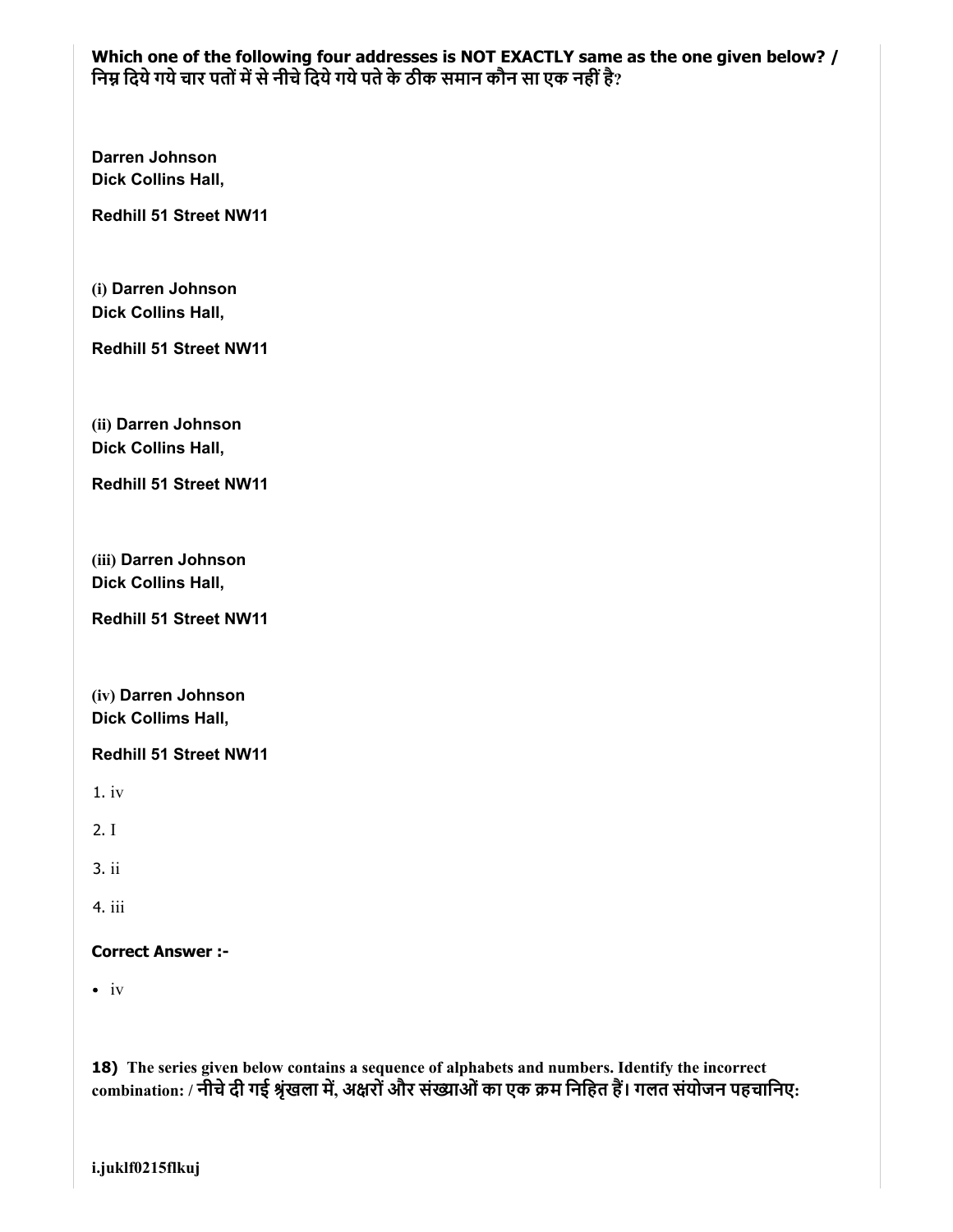| ii.juklf0215flkuj                    |                                                                                                                                                                                       |
|--------------------------------------|---------------------------------------------------------------------------------------------------------------------------------------------------------------------------------------|
| iii.juklf0215flkuj                   |                                                                                                                                                                                       |
| iv.juklf0215flkvj                    |                                                                                                                                                                                       |
| 1.iv                                 |                                                                                                                                                                                       |
| 2. i                                 |                                                                                                                                                                                       |
| 3. ii                                |                                                                                                                                                                                       |
| 4. iii                               |                                                                                                                                                                                       |
| <b>Correct Answer :-</b>             |                                                                                                                                                                                       |
| $\bullet$ iv                         |                                                                                                                                                                                       |
|                                      |                                                                                                                                                                                       |
| 19) Find the average. /औसत निकालिये। |                                                                                                                                                                                       |
| 3, 9, 15, 25, 35 & 45                |                                                                                                                                                                                       |
| 1.26                                 |                                                                                                                                                                                       |
| 2.20                                 |                                                                                                                                                                                       |
| 3.24                                 |                                                                                                                                                                                       |
| 4.22                                 |                                                                                                                                                                                       |
| <b>Correct Answer :-</b>             |                                                                                                                                                                                       |
| $\bullet$ 22                         |                                                                                                                                                                                       |
|                                      | 20) The diagonals of a rhombus are 10 cm and 24 cm long. How much would its side measure? / एक समचतुर्भुज<br>के विकर्ण 10 सेमी. और 24 सेमी. लम्बे हैं। इसकी भुजा की लम्बाई क्या होगी? |
| 1. 17cm / 17 सेमी.                   |                                                                                                                                                                                       |
| 2. 18cm / 18 सेमी.                   |                                                                                                                                                                                       |
| 3. 13 cm / 13 सेमी.                  |                                                                                                                                                                                       |
| 4. 26cm / 26 सेमी.                   |                                                                                                                                                                                       |
| <b>Correct Answer :-</b>             |                                                                                                                                                                                       |
|                                      |                                                                                                                                                                                       |

ratio, respectively. What is the percentage strength of the resulting mixture? / एक अम्ल की शुद्धता 80% है, दूसरा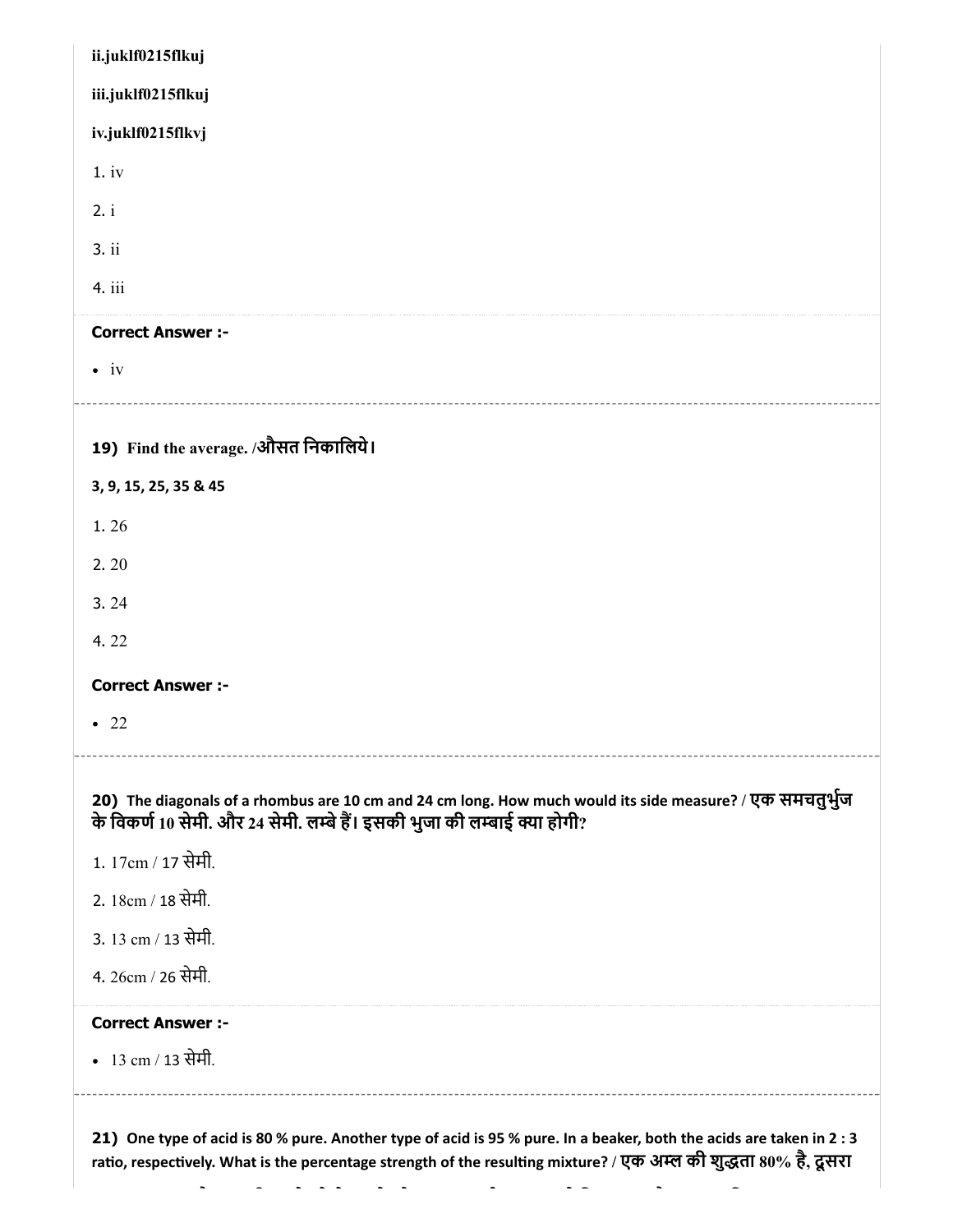# अम्ल 95% शुद्ध है। एक बीकर में, दोनों अम्लों को क्रमशः 2:3 के अनुपात में लिया जाता है। इस नए मिश्रण का शुद्धता ितशत िकतना होगा?

1. 90 %

2. 86 %

3. 89 %

4. 85 %

#### Correct Answer :-

89 %

22) A room in a house measures 5 m in height and its length is 3 times its breadth. The cost of whitewashing its four walls at Rs. 2.50 per sq m is Rs. 200. What is the cost of carpeting the floor at Rs. 5 per sq m? / एक मकान में एक कमरे की ऊंचाई 5 मीटर है और इसकी लम्बाई इसकी चौड़ाई की तीन गुनी है। इसकी चारों दीवारों की पुताई का खर्च 2.50 रुपए प्रति वर्ग मीटर की दर से 200 रुपये है। इसके फर्श पर 5 रुपये/वर्ग मीटर की दर से कारपेट बिछाने का खचिकतना आएगा?

- 1. Rs. 60 / 60 रुपये
- 2. Rs. 50 / 50 पये
- 3. Rs. 72 / 72 रुपये
- 4. Rs. 84 / 84 रुपये

#### Correct Answer :-

• Rs. 60 / 60 रुपये

23) Sudha is reading a 445 page book. She has already read 157 pages. If she reads 24 pages a day, how many days will it take for her to finish the book? / सुधा 445 पृष्ठों की एक किताब पढ़ रही है। वह अबतक 157 पृष्ठ पढ़ चुकी है। यदि वह 24 पृष्ठ प्रतिदिन पढ़ती है तो पूरी किताब समाप्त करने में उसे कितना समय लगेगा?

- 1. 12 days / 12 िदन
- 2. 15 days / 15 िदन
- 3. 10 days / 10 िदन
- 4. 19 days / 19 िदन

#### Correct Answer :-

12 days / 12 िदन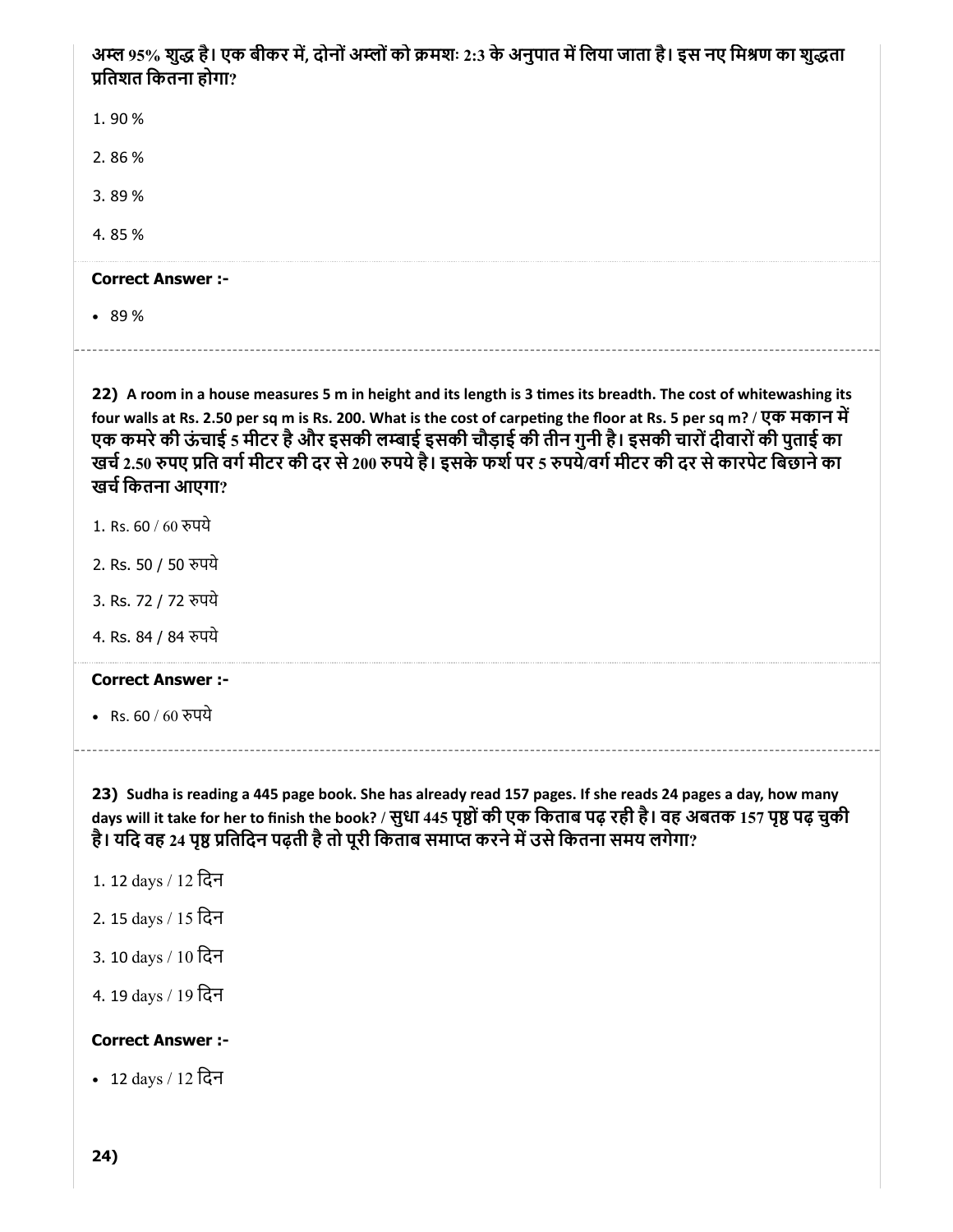| A's salary is 60% more than B's salary. If A got a raise of 40% on his salary and B got a raise of 20%, then by what<br>percent is A's salary more than B's? / A का वेतन B के वेतन से 60% अधिक है। यदि A के वेतन में 40% की और B के<br>वेतन में 20% की बढ़ोत्तरी की जाती है तो A का वर्तमान वेतन, B के वेतन से कितने प्रतिशत अधिक होगा?           |
|---------------------------------------------------------------------------------------------------------------------------------------------------------------------------------------------------------------------------------------------------------------------------------------------------------------------------------------------------|
| 1.86.66%                                                                                                                                                                                                                                                                                                                                          |
| 2.92.33%                                                                                                                                                                                                                                                                                                                                          |
| 3.98.33%                                                                                                                                                                                                                                                                                                                                          |
| 4.95.11%                                                                                                                                                                                                                                                                                                                                          |
| <b>Correct Answer :-</b>                                                                                                                                                                                                                                                                                                                          |
| •86.66%                                                                                                                                                                                                                                                                                                                                           |
| 25) A sells a table at a profit of 15 % to B, who in turn sells it back to A at a profit of 20 %; thereby gaining Rs. 69.<br>How much had A paid for the table originally? / A एक मेज को 15% के लाभ पर B को बेच देता है। B इसे पुनः A को<br>20% के लाभ पर बेच देता है जिससे उसे 69 रुपये मिलते हैं। A ने शुरुआत में मेज कितने रुपये में खरीदी थी? |
| 1. Rs. 300 / 300 रुपये                                                                                                                                                                                                                                                                                                                            |
| 2. Rs. 500 / 500 रुपये                                                                                                                                                                                                                                                                                                                            |
| 3. Rs. 800 / 800 रुपये                                                                                                                                                                                                                                                                                                                            |
| 4. Rs. 400 / 400 रुपये                                                                                                                                                                                                                                                                                                                            |
| <b>Correct Answer :-</b>                                                                                                                                                                                                                                                                                                                          |
| • Rs. 300 / 300 रुपये                                                                                                                                                                                                                                                                                                                             |
| 26) Due to an increase of 25 % in the price of eggs, 4 eggs less are available for Rs. 20. The present rate of eggs<br>per dozen is: / अंडे की कीमत में 25% की वृद्धि के कारण, 20 रुपये में अब पहले से 4 अंडे कम मिलते हैं। एक दर्जन<br>अण्डों की वर्तमान में कीमत क्या है?                                                                       |
| 1. Rs. 15 / 15 रुपये                                                                                                                                                                                                                                                                                                                              |
| 2. Rs.18 / 18 रुपये                                                                                                                                                                                                                                                                                                                               |
| 3. Rs. 20 / 20 रुपये                                                                                                                                                                                                                                                                                                                              |
| 4. Rs. 10 / 10 रुपये                                                                                                                                                                                                                                                                                                                              |
| <b>Correct Answer:-</b>                                                                                                                                                                                                                                                                                                                           |
| • Rs. 15 / 15 रुपये                                                                                                                                                                                                                                                                                                                               |
| 27) Of 375 customers of a cafe, 75 ordered tea and 300 ordered coffee. What is the ratio between tea drinkers to                                                                                                                                                                                                                                  |

coffee drinkers? / एक कैफे के 375 ग्राहकों में से, 75 ने चाय और 300 ने कॉफ़ी का ऑर्डर दिया। चाय पीने वालों और

 $\sim$   $\sim$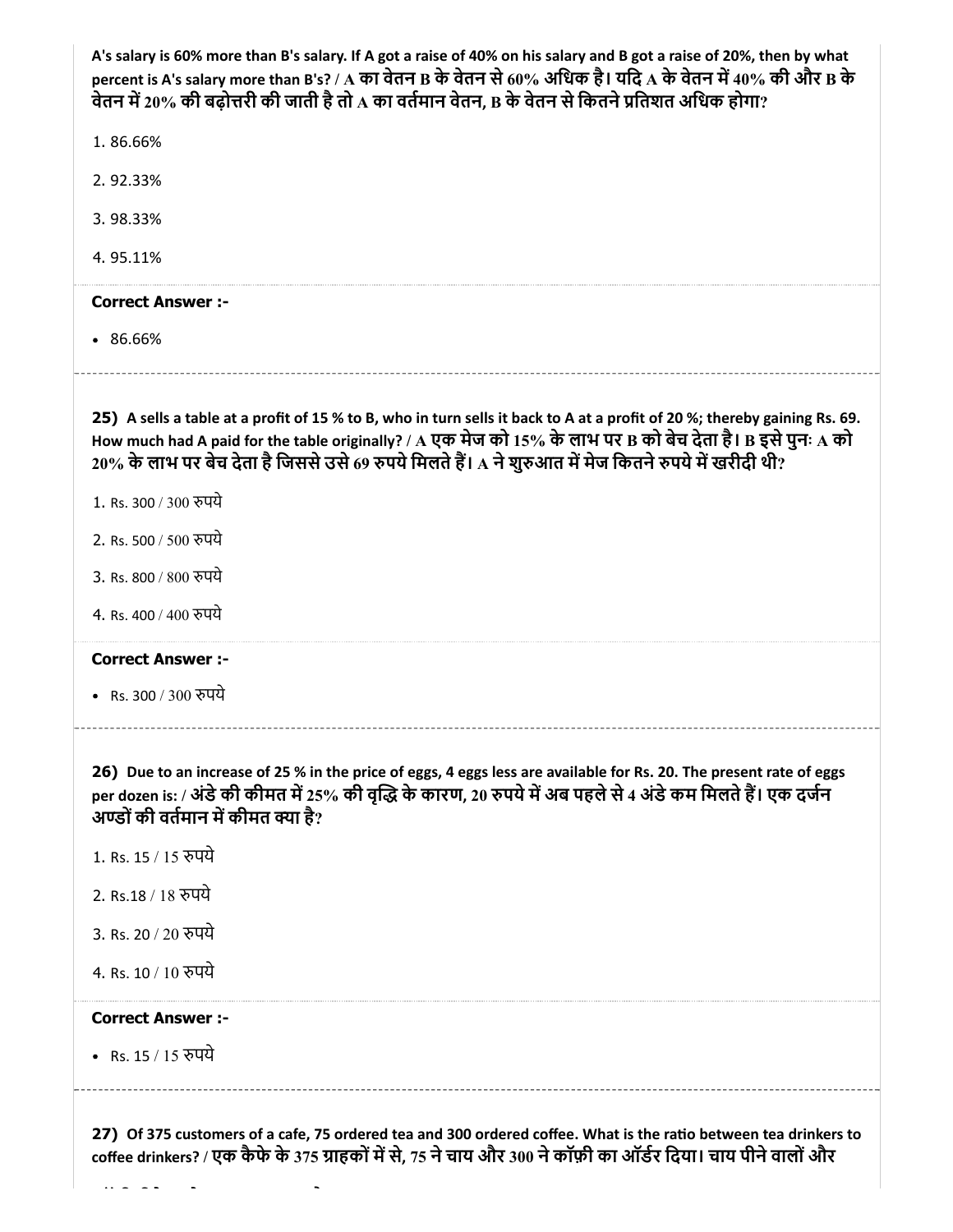| कॉफ़ी पीने वालों का अनुपात क्या है?                                                                                                                                                                                                                                                                  |
|------------------------------------------------------------------------------------------------------------------------------------------------------------------------------------------------------------------------------------------------------------------------------------------------------|
| 1.1:4                                                                                                                                                                                                                                                                                                |
| 2.4:3                                                                                                                                                                                                                                                                                                |
| 3.2:4                                                                                                                                                                                                                                                                                                |
| 4.4:1                                                                                                                                                                                                                                                                                                |
| <b>Correct Answer :-</b>                                                                                                                                                                                                                                                                             |
| $-1:4$                                                                                                                                                                                                                                                                                               |
| 28) By selling an article for Rs. 480, Natwarlal gains 20 % on the cost price. At what price should he sell it to<br>obtain a gain of 30 %? / किसी वस्तु को 480 रुपए में बेचने पर नटवरलाल को खरीद मूल्य पर 20% का लाभ मिलता है।<br>30% लाभ कमाने के लिए उसे उसी वस्तु को कितने रुपये में बेचना होगा? |
| 1. Rs. 520 / 520 रुपये                                                                                                                                                                                                                                                                               |
| 2. Rs. 320 / 320 रुपये                                                                                                                                                                                                                                                                               |
| 3. Rs. 420 / 420 रुपये                                                                                                                                                                                                                                                                               |
| 4. Rs. 120 / 120 रुपये                                                                                                                                                                                                                                                                               |
| <b>Correct Answer :-</b>                                                                                                                                                                                                                                                                             |
| • Rs. 520 / 520 रुपये                                                                                                                                                                                                                                                                                |

29) Two persons, A and B together can do a piece of work in 15 days. After working together for 5 days, A leaves and B alone completes the remaining work in 16 days. What is the ratio of the number of days taken by A and B to do the work separately? / दो व्यक्ति, A और B किसी काम को एकसाथ 15 दिन में करते हैं। 5 दिन साथ काम करने के बाद, A काम छोड़ देता है, शेष काम को B अकेला 16 दिन में पूरा कर पाता है। A और B द्वारा अलग-अलग काम करने में लगने वाले समय का अनुपात होगा:

1. 2 : 5

2. 3 : 5

 $3.5:2$ 

4. 5 : 3

Correct Answer :-

 $-5:3$ 

30) Find the sum of the series:

 $1 + 4 + 7 + 10 + 13 + 16 + 19 + 22 + \dots + 40$  / श्रृंखला  $1 + 4 + 7 + 10 + 13 + 16 + 19 + 22 + \dots + 40$  का योग होगा: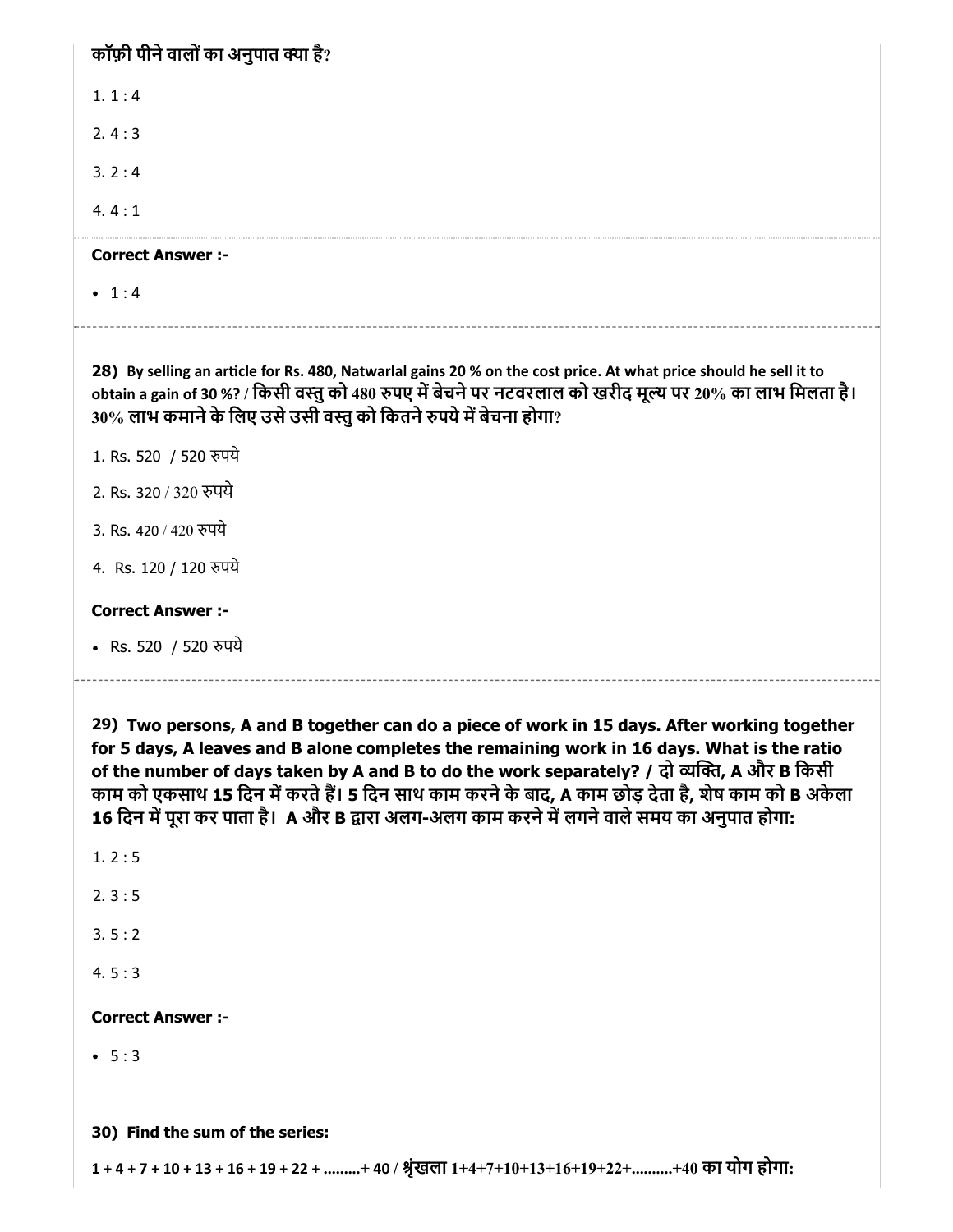| 1.287                                                                                                                                                                                                                                                                               |
|-------------------------------------------------------------------------------------------------------------------------------------------------------------------------------------------------------------------------------------------------------------------------------------|
| 2.199                                                                                                                                                                                                                                                                               |
| 3.207                                                                                                                                                                                                                                                                               |
| 4.256                                                                                                                                                                                                                                                                               |
| <b>Correct Answer :-</b>                                                                                                                                                                                                                                                            |
| • 287                                                                                                                                                                                                                                                                               |
|                                                                                                                                                                                                                                                                                     |
| Topic:- Science and Simple Arithmetic                                                                                                                                                                                                                                               |
| 1)<br>Find the remainder when $14x^2 - 29xy - 18y^2$ is divided by $(2x - 5y)$ . / जब $14x^2 - 29xy - 18y^2$<br>को (2x - 5y) द्वारा विभाजित किया जाता है तो शेषफल ज्ञात करें।<br>$3y^2$<br>$\overline{1}$ .<br>2.2xy<br>$-3y^2$<br>3.<br>4.0<br><b>Correct Answer :-</b><br>$-3y^2$ |
|                                                                                                                                                                                                                                                                                     |
| 2)<br>Find $x^3 + y^3$ , if $x + y = 3$ and $xy = 2$ . / यदि $x + y = 3$ और $xy = 2$ तो $x^3 + y^3$ ज्ञात करें।                                                                                                                                                                     |
| 1.6                                                                                                                                                                                                                                                                                 |
| 2.15                                                                                                                                                                                                                                                                                |
| 3.9                                                                                                                                                                                                                                                                                 |
| 4.12                                                                                                                                                                                                                                                                                |
| <b>Correct Answer :-</b>                                                                                                                                                                                                                                                            |
| $\bullet$ 9                                                                                                                                                                                                                                                                         |
| 3)<br>The cube root of the number -250.047 is: / संख्या -250.047 का घनमूल है:                                                                                                                                                                                                       |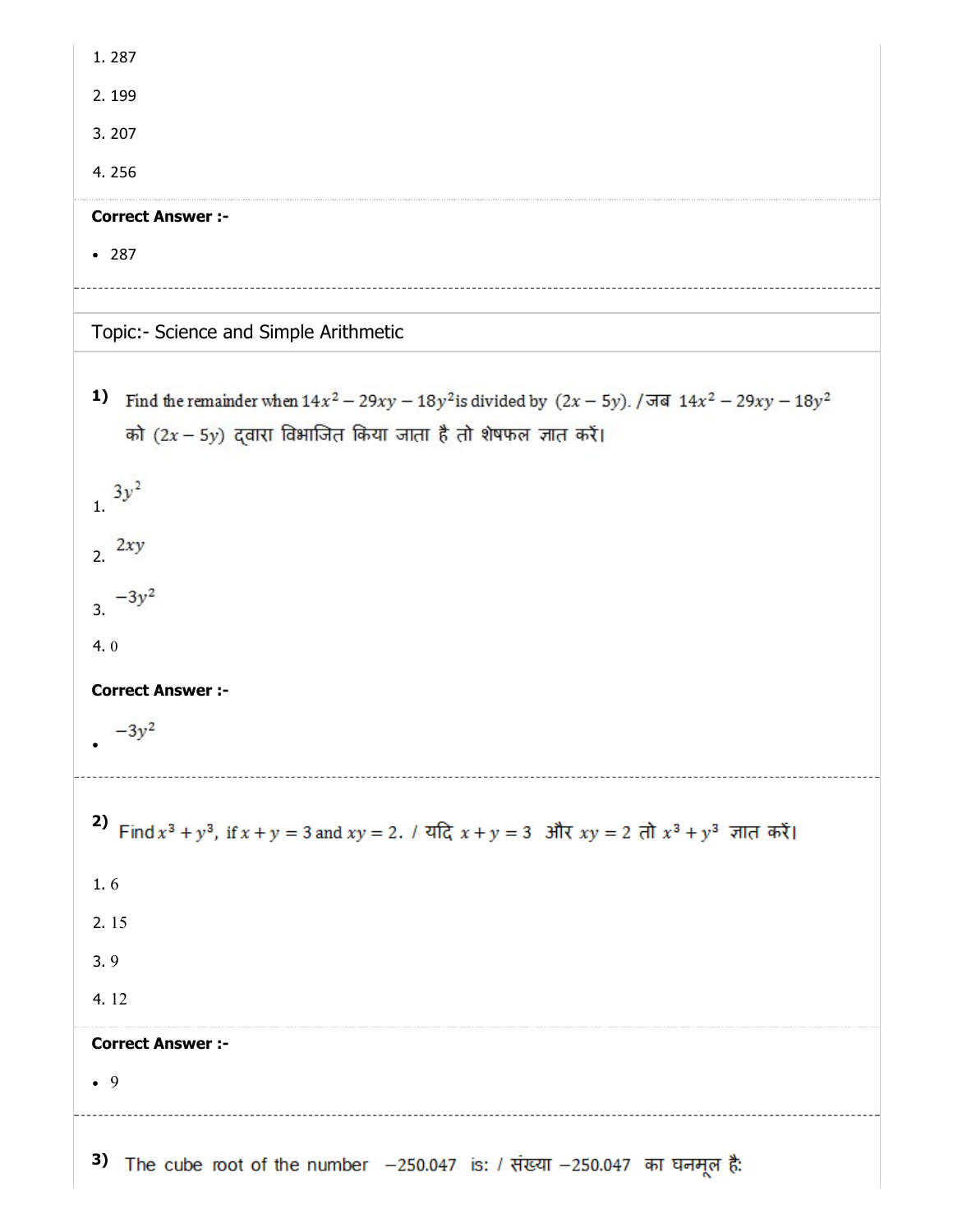- 1. Positive or negative / धनात्मक या ऋणात्मक
- 2. None of the above / उपरोक्त में से कोई नहीं
- 3. Always negative / सदैव ऋणाक
- 4. Always positive / सदैव धनाक

Always negative / सदैव ऋणाक



3.

 $140^\circ$ 

4.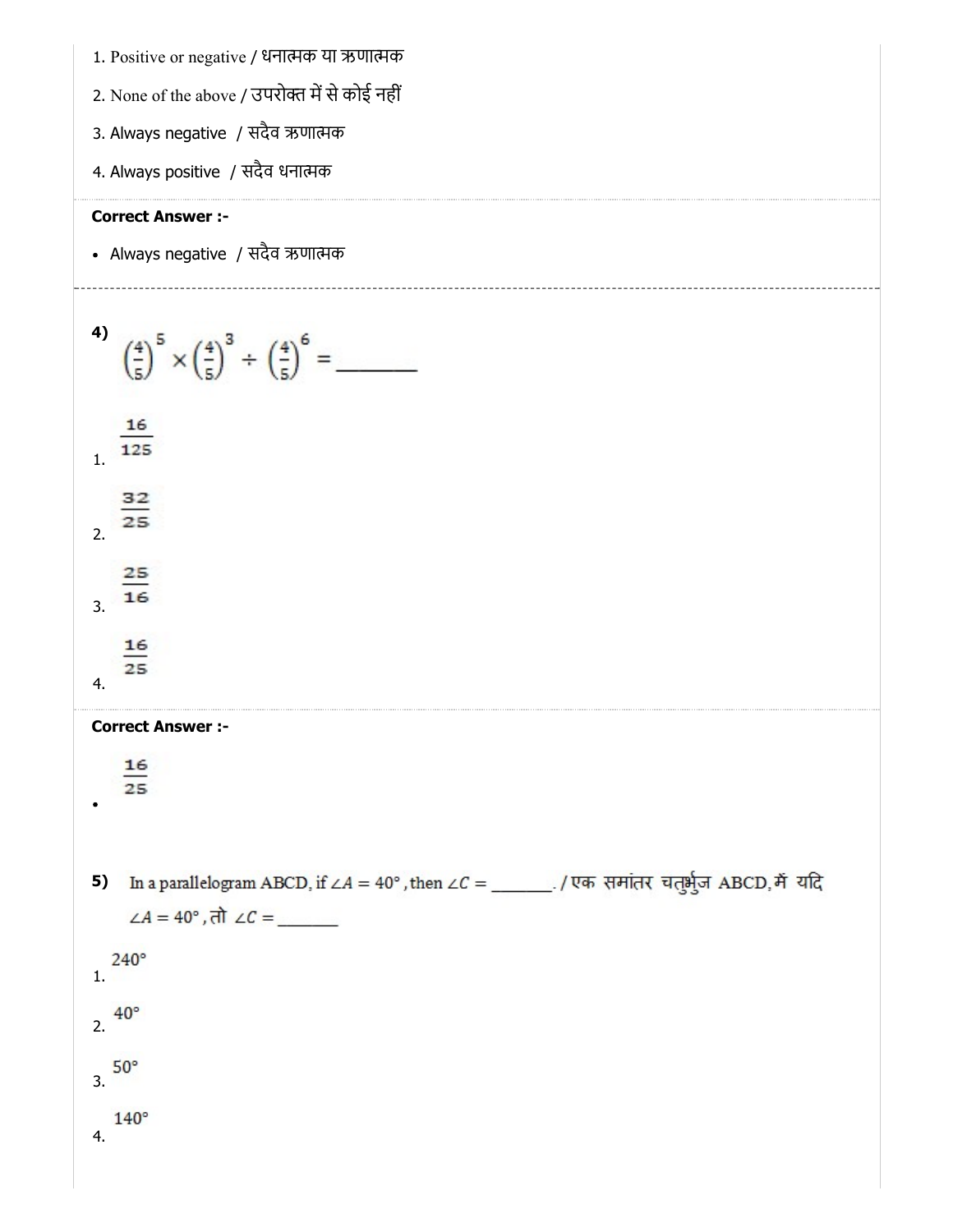#### $40^{\circ}$

- 6) Fe + HCl  $\longrightarrow$  ? + H<sub>2</sub>
- 1. Ferric hydride / फेरक हाइडाइड
- 2. Ferric chloride / फेरिक क्लोराइड
- 3. Chlorine / क्लोरीन
- 4. Ferrous chloride / फेरस क्लोराइड

#### Correct Answer :-

• Ferrous chloride / फेरस क्लोराइड

## 7) Which of the following is a natural magnet? / िनन मसेया एक ाकृितक चुबक है?

- 1. Bar magnet / दंड चुबक
- 2. Magnetic needle / चुबकीय सुई
- 3. Lodestone / चुबक पथर
- 4. Electromagnet / वैद्ुयत चुबक

#### Correct Answer :-

Lodestone / चुबक पथर

8) Ravi's income was Rs. 60000 per month. A pie chart is made to express his expenses in different purposes and his savings. He saves Rs. 12000 every month. What angle will his savings represent in the pie chart? / रवि की आय 60000 रुपये प्रति माह थी। विभिन्न उद्देश्यों में उसके खर्चों और उसकी बचत को व्यक्त करने के लिए एक वृत्तखंड रेखाचित्र बनाया गया है। वह प्रति माह 12000 रुपये की बचत करता है। वृत्तखंड रेखाचित्र में कौन सा कोण उसकी बचत को प्रदर्शित करेगा?

```
36^\circ1.
     72°2.
     30^\circ3.
4.60^{\circ}
```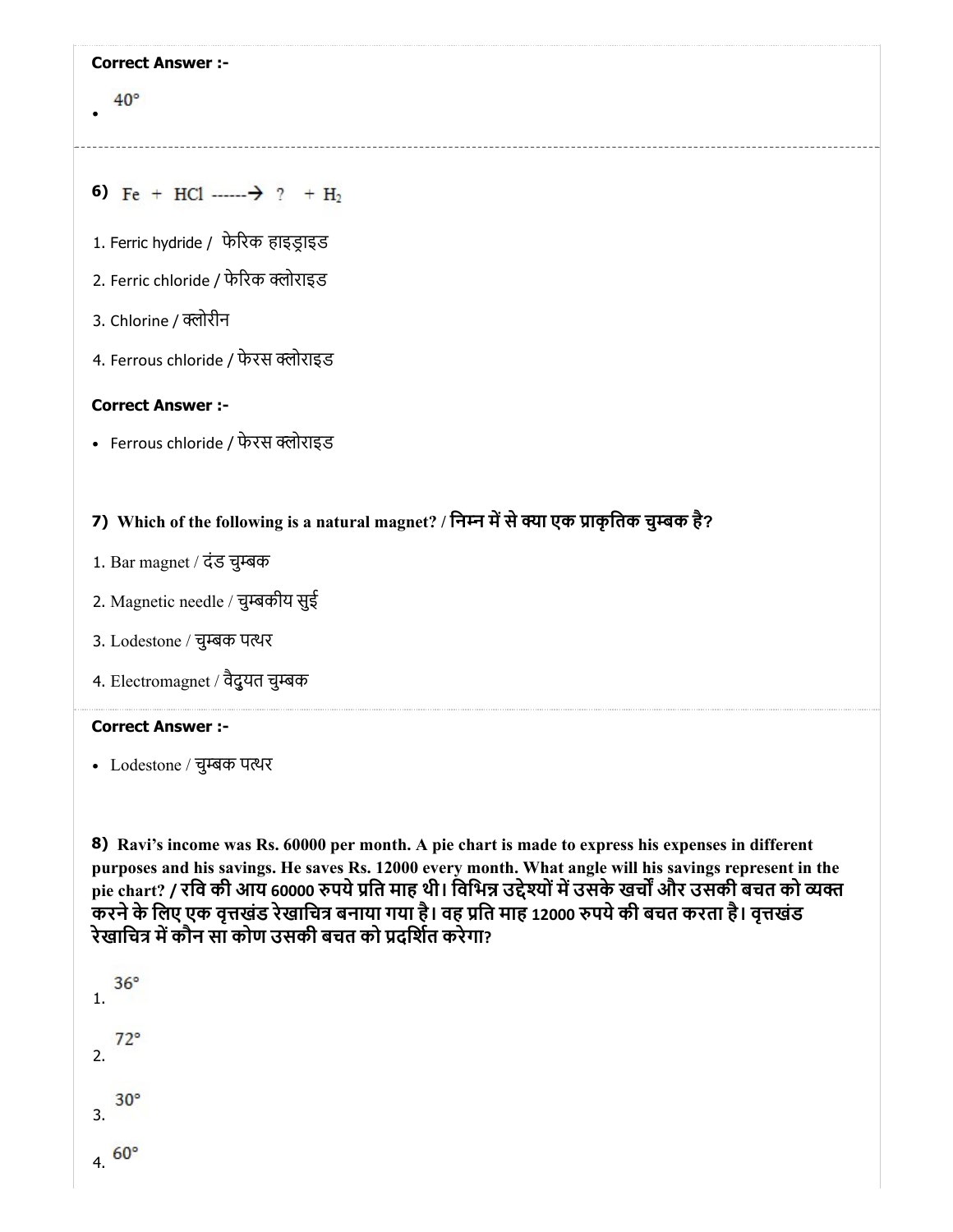$72°$ 

## 9) What is the area of the largest square inscribed in a circle of radius 5cm? / 5 सेमी की त्रिज्या वाले एक वृत्त में उत्कीर्ण सबसे बड़े वर्ग का क्षेत्रफल कितना है?

- 1. 25 sq cm / 25 वर्ग सेमी
- 2. 100 sq cm / 100 वर्ग सेमी
- 3. 150 sq cm / 150 वर्ग सेमी
- 4. 50 sq cm / 50 वर्ग सेमी

#### Correct Answer :-

•  $50$  sq cm / 50 वर्ग सेमी

## 10) Impression of an image persists in the retina for: / दृष्टिपटल (रेटिना) में प्रतिबिंब की एक छाप बनी रहती है:

- 1. 1/12<sup>th</sup> of a second / एक सेकंड के 1/12 भाग तक के लिए
- 2. 1/16<sup>th</sup> of a second / एक सेकंड के 1/16 भाग तक के लिए
- 3. 1/10<sup>th</sup> of a second / एक सेकंड के 1/10 भाग तक के लिए
- 4. 1/8<sup>th</sup> of a second / एक सेकंड के 1/8 भाग तक के लिए

#### Correct Answer :-

 $1/16^{\rm th}$  of a second / एक सेकंड के  $1/16$  भाग तक के लिए

## 11) If perimeter of a circle is 22 cm, then its area is: / यदि वृत्त का परिमाप 22 सेमी है, तो उसका क्षेत्रफल है :

- 1. 38.5 sq cm / 38.5 वर्ग सेमी
- 2. 40 sq cm / 40 वर्ग सेमी
- 3. 38 sq cm / 38 वर्ग सेमी
- 4. 37.5 sq cm / 37.5 वर्ग सेमी

#### Correct Answer :-

• 38.5 sq cm / 38.5 वर्ग सेमी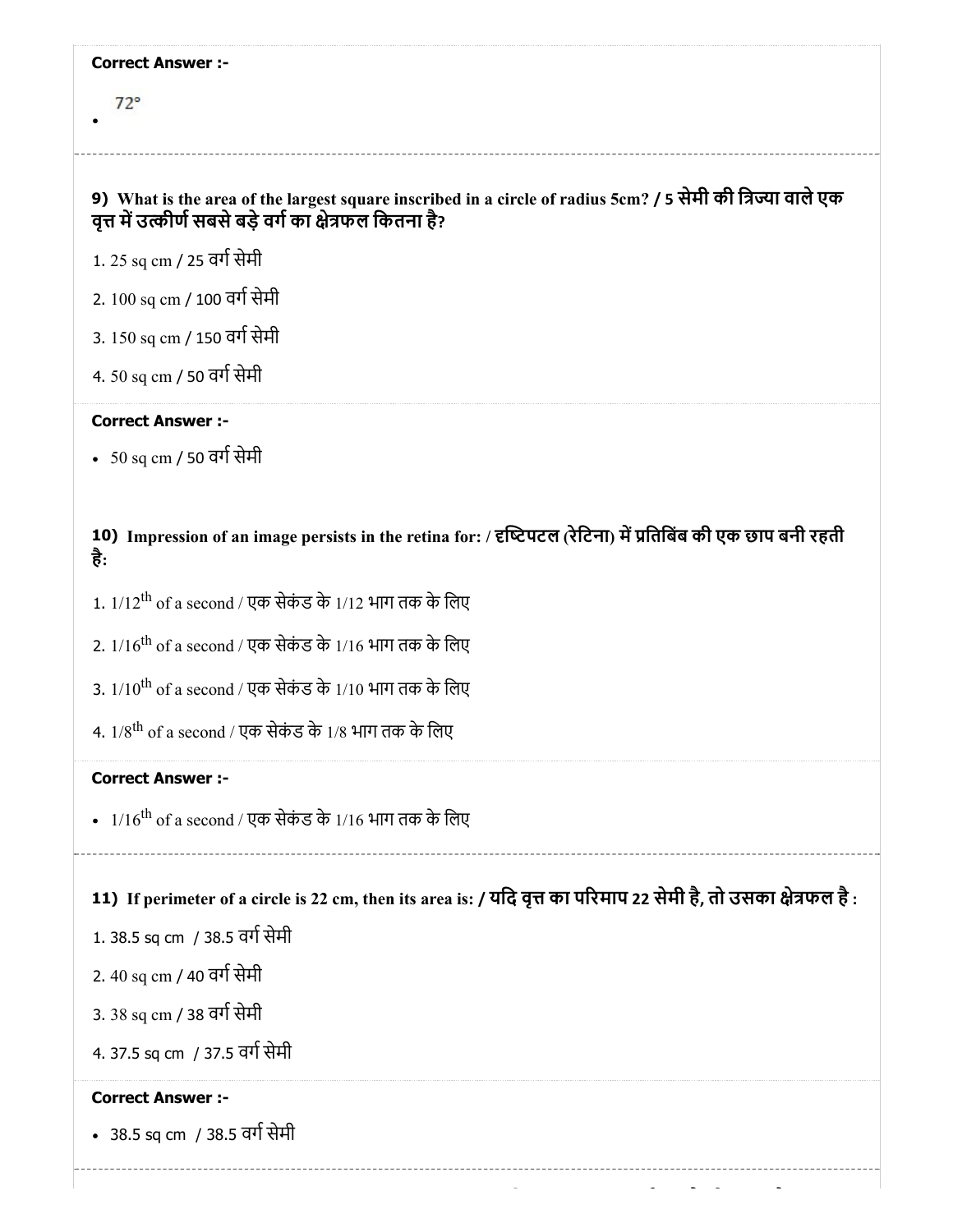| 12) If square of a number is 484, then the number is: / यदि एक संख्या का वर्ग 484 है, तो संख्या है:                                         |
|---------------------------------------------------------------------------------------------------------------------------------------------|
| 1.28                                                                                                                                        |
| 2.24                                                                                                                                        |
| 3.21                                                                                                                                        |
| 4.22                                                                                                                                        |
| <b>Correct Answer :-</b>                                                                                                                    |
| $\bullet$ 22                                                                                                                                |
| 13) The surface area of a cube is 96 sq cm, then its volume is: / एक घन का पृष्ठीय क्षेत्रफल 96 वर्ग सेमी है,<br>तो उसका आयतन है :          |
| 1.48 cu cm / 48 घन सेमी                                                                                                                     |
| 2. 256 cu cm / 256 घन सेमी                                                                                                                  |
| 3. 16 cu cm / 16 घन सेमी                                                                                                                    |
| 4. 64 cu cm / 64 घन सेमी                                                                                                                    |
| <b>Correct Answer :-</b>                                                                                                                    |
| • 64 cu cm / 64 घन सेमी                                                                                                                     |
| 14) The length of one side of a rhombus is 20 m, then its perimeter is: / समचतुर्भुज की एक भुजा की<br>लम्बाई 20 मीटर है, तो उसका परिमाप है: |
| 1.160 m / 160 मीटर                                                                                                                          |
| 2. 100 m / 100 मीटर                                                                                                                         |
| 3. 40 m / 40 मीटर                                                                                                                           |
| 4. 80 m / 80 मीटर                                                                                                                           |
| <b>Correct Answer :-</b>                                                                                                                    |
| • 80 m / 80 मीटर                                                                                                                            |
|                                                                                                                                             |
| 15) In a parallelogram, adjacent angles are: / एक समांतर चतुर्भुज में, आसन्न कोण हैं:                                                       |
| 1. All the above / उपरोक्त सभी                                                                                                              |
| 2. Supplementary / संपूरक                                                                                                                   |
| 3. Complementary / पूरक                                                                                                                     |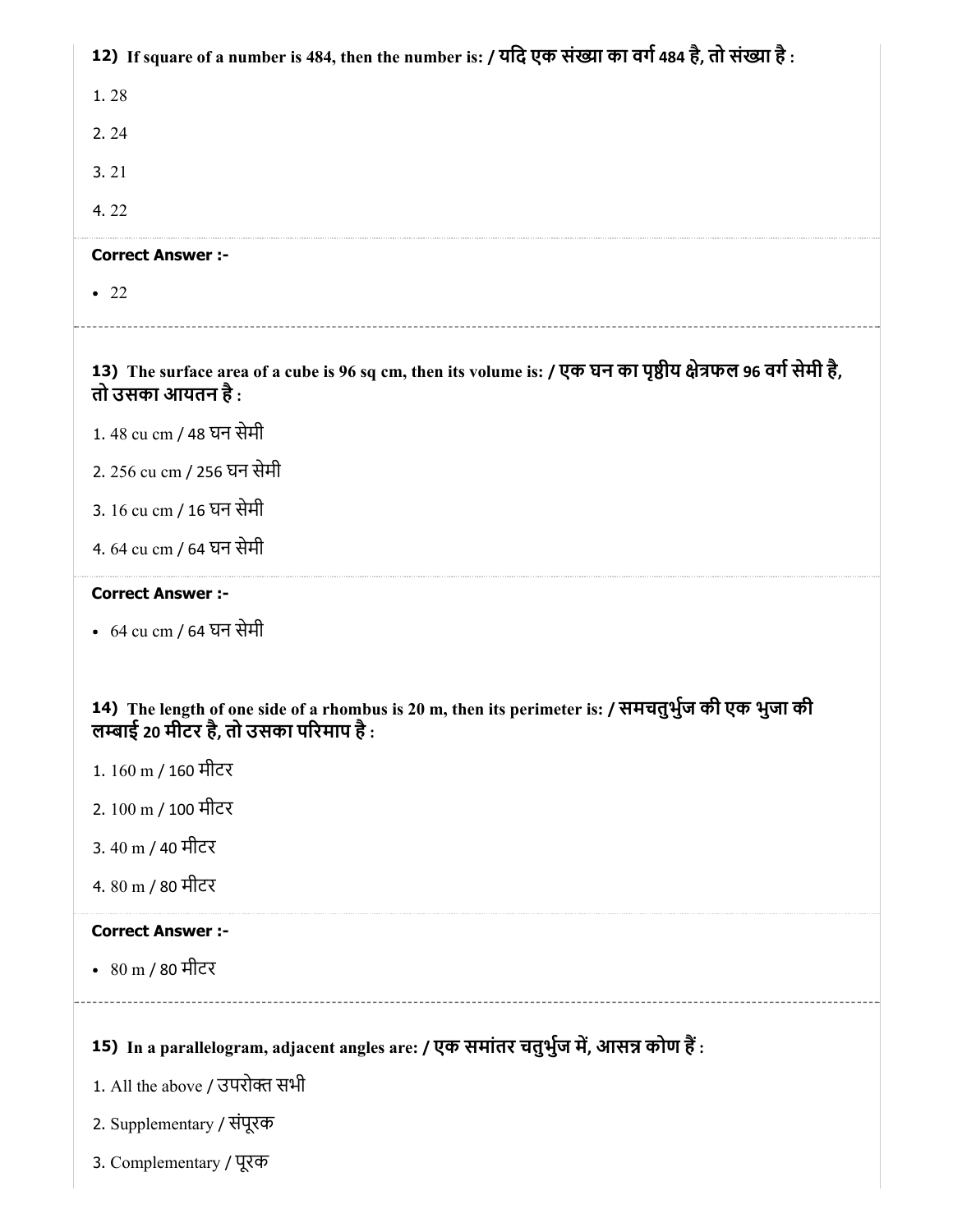| 4. Equal / समान |  |
|-----------------|--|
|-----------------|--|

Supplementary / संपूरक

16) Which one of the following elements does NOT belong to phloem? / निम्न में से कौन सा घटक फ्लोएम से संबंधित नहीं है?

- 1. Phloem parenchyma / फ्लोएम मृदूतक
- 2. Tracheids / टेकीड
- 3. Sieve tubes / चालनी निलकाएं
- 4. Companion cells / सहचर कोिशकाएं

Correct Answer :-

Tracheids / टेकीड

## 17) Which one of the following diseases does NOT require use of antibiotics? / निम्न में से किस रोग में एंटीबायोिटक का उपयोग करनेकी आवकता नहींहोती है?

- 1. Typhoid / टाइफाइड
- 2. Tuberculosis / यरोग
- 3. Malaria / मलेरया
- 4. Diarrhoea / द

#### Correct Answer :-

• Malaria / मलेरिया

18) Which one of the following animals is not grouped under the class Aves? / निम्न में से किस पशु को एवीज़ वर्ग के अंतर्गत समूहित नहीं किया गया है?

- 1. Pigeon / कबूतर
- 2. Bat / चमगादड़
- 3. Sparrow / गोरैया
- 4. Crow / काक

#### Correct Answer :-

Bat / चमगादड़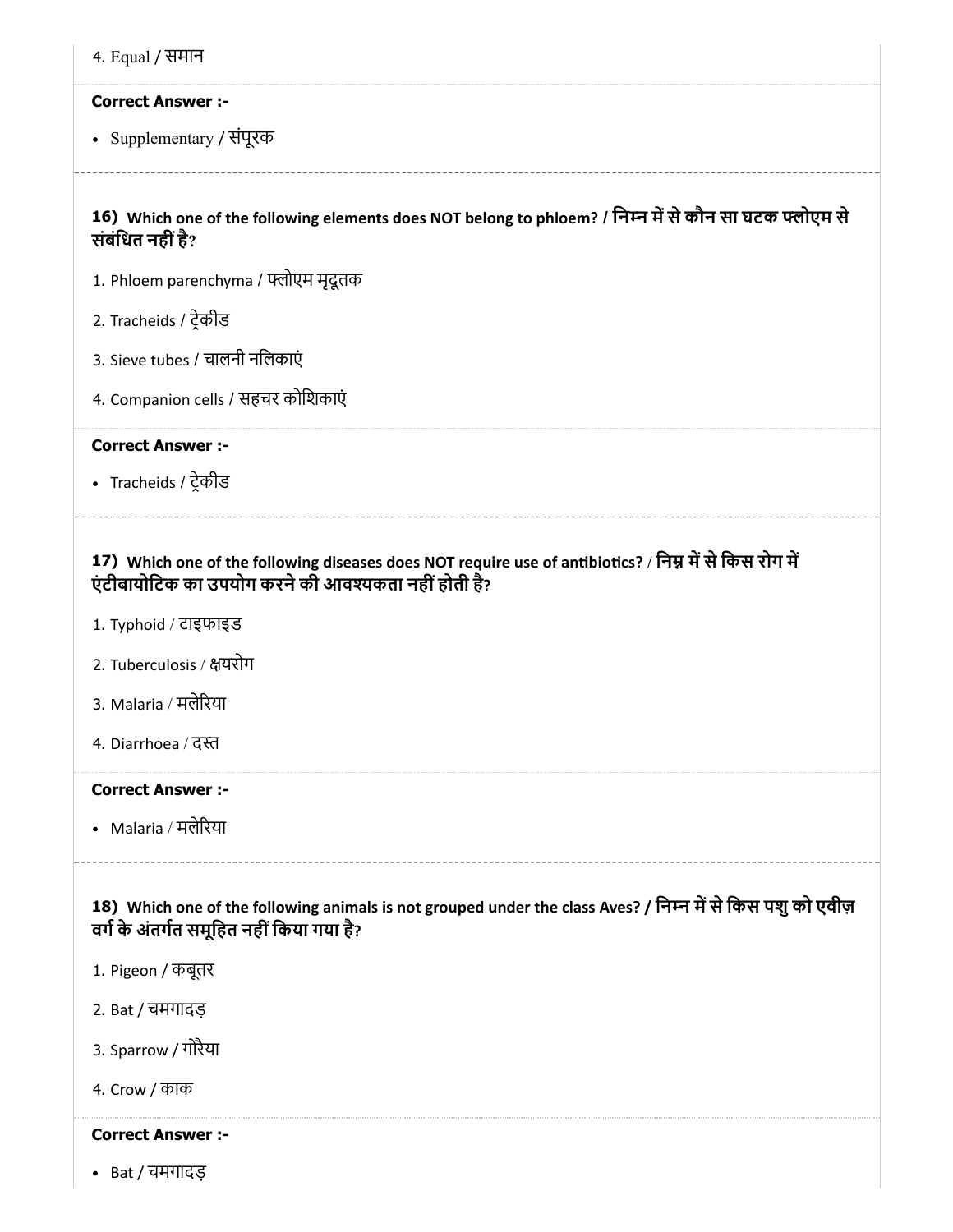| 19) Pick out the status of `cell ' from the following . / निम्न में से 'कोशिका' की स्थिति का चयन करें।                                                               |
|----------------------------------------------------------------------------------------------------------------------------------------------------------------------|
| 1. Molecule / अणु                                                                                                                                                    |
| 2. Building block / रचक खंड (बिल्डिंग ब्लॉक                                                                                                                          |
| 3. Organ / अंग                                                                                                                                                       |
| 4. Atom / परमाणु (एटम)                                                                                                                                               |
| <b>Correct Answer :-</b>                                                                                                                                             |
| • Building block / रचक खंड (बिल्डिंग ब्लॉक                                                                                                                           |
|                                                                                                                                                                      |
| 20) Rearing and breeding of country birds is called __________. / ग्राम्य पक्षियों (कंट्री बर्ड) का पालन-पोषण एवं<br>प्रजनन कहलाता है।                               |
| 1. Dairy farming / डेरी खेती                                                                                                                                         |
| 2. Pisciculture / मत्स्यपालन                                                                                                                                         |
| 3. Poultry farming / मुर्गीपालन                                                                                                                                      |
| 4. Apiculture / मधुमक्खी पालन                                                                                                                                        |
| <b>Correct Answer:-</b>                                                                                                                                              |
| • Poultry farming / मुर्गीपालन                                                                                                                                       |
| 21) Which of the following damages the ozone layer of atmosphere? / निम्नलिखित में से कौन वायुमंडलीय ओजोन<br>परत को नुकसान पहुंचाता है?                              |
| 1. Chlorofluorocarbons (CFC) / क्लोरोफ्लोरोकार्बन (सीएफसी)                                                                                                           |
| 2. Sulphur dioxide / सल्फर डाइऑक्साइड                                                                                                                                |
| 3. Carbon dioxide / कार्बन डाइऑक्साइड                                                                                                                                |
| 4. Nitrogen dioxide / नाइट्रोजन डाइऑक्साइड                                                                                                                           |
| <b>Correct Answer :-</b>                                                                                                                                             |
| • Chlorofluorocarbons (CFC) / क्लोरोफ्लोरोकार्बन (सीएफसी)                                                                                                            |
| 22) Skeletal structure surrounding the chest cavity is called_________. / छाती गुहा के आसपास की कंकाल<br>संरचना को ______ कहा जाता है।<br>1. lung cover / फेफड़ा कवर |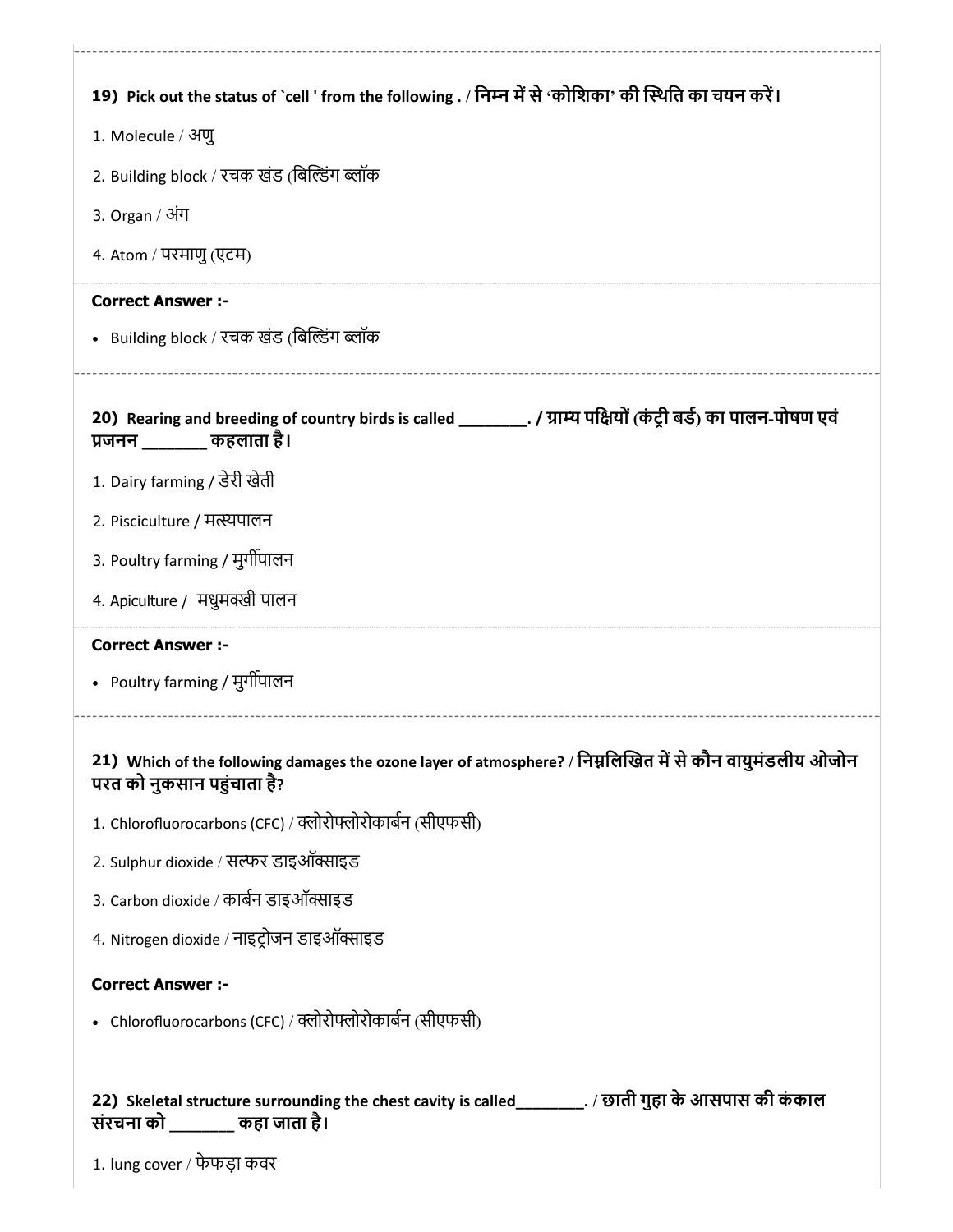2. rib cage / पसली िपंजर

3. chest bone / छाती की हड्डी

4. chest cover / छाती कवर

#### Correct Answer :-

• rib cage / पसली पिंजर

23) A normal human ear can tolerate sounds up to: / एक सामान्य मानव कान इतनी सीमा तक की विनयॉं सहन कर सकता ह:

- 1. 190 decibels / 190 डेिसबल
- 2. 220 decibels / 220 डेसीबल
- 3. 80 decibels / 80 डेसीबल
- 4. 160 decibels / 160 डेसीबल

## Correct Answer :-

80 decibels / 80 डेसीबल

## 24) Identify the food item that is NOT formed as a result of fermentation. / उस खादय सामी को पहचानिए जो किण्वन के परिणामस्वरूप नहीं बनती।

- 1. Cake केक/
- 2. Cooking of rice / चावल पकाना
- 3. Alcohol / एल्कोहॉल
- 4. Bread / ब्रेड

#### Correct Answer :-

Cooking of rice / चावल पकाना

|                         | 25) Plant with multiple sets of chromosomes is called | -. / पौधा जिसमें गुणसूत्रों के |
|-------------------------|-------------------------------------------------------|--------------------------------|
| बहुसमुच्चय होते हैं उसे | कहा जाता है।                                          |                                |

- 1. haploid / अगुिणत
- 2. polyploid / बगुिणत
- 3. triploid / िगुिणत
- 4. diploid / द्विगुणित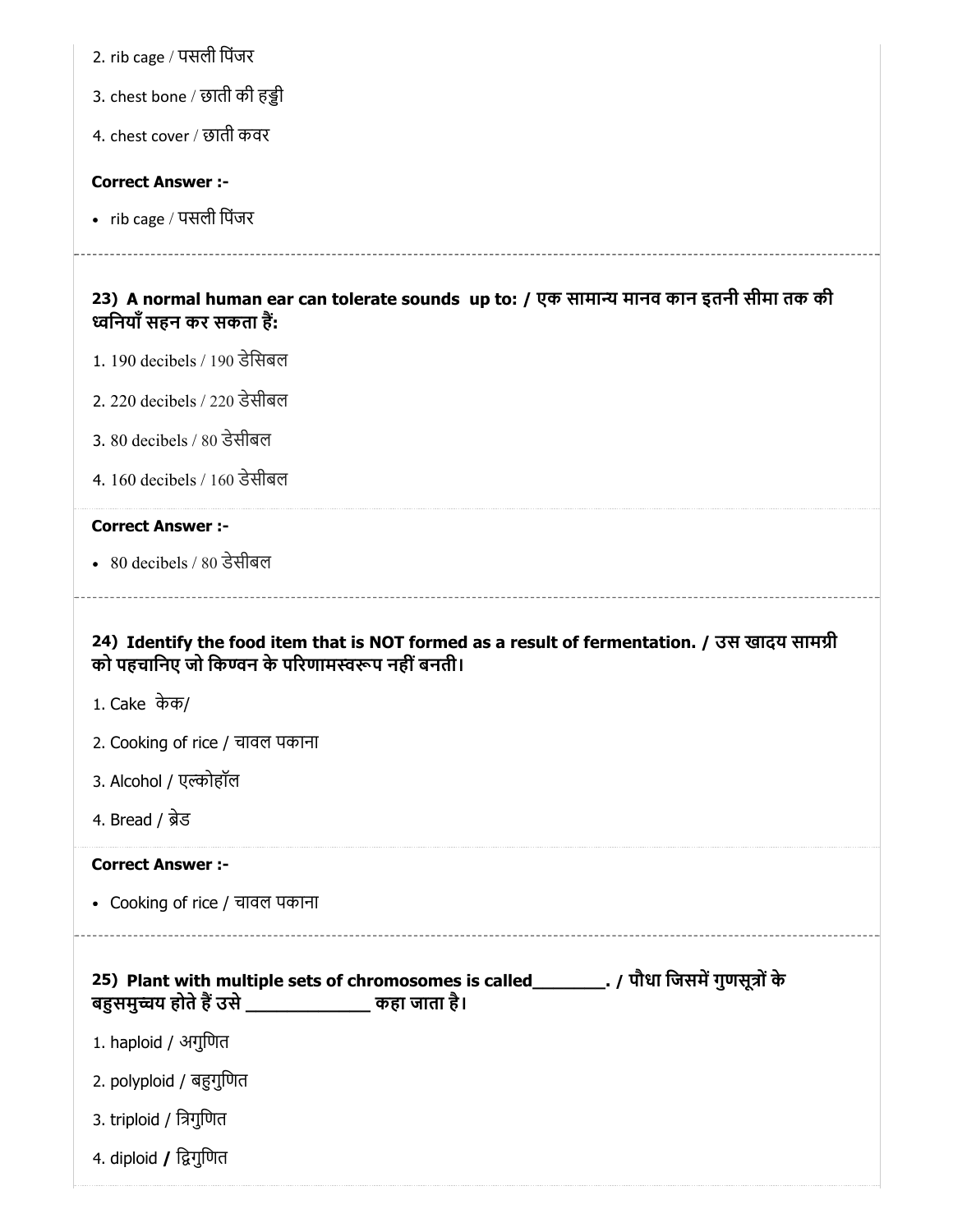• polyploid / बहुगुणित

## 26) We need to conserve Biodiversity because it: / हमें जैव विविधता को संरक्षित करने की जरूरत है क्योंकि यह:

- 1. Helps in hunting of animals / जानवरों के शिकार में मदद करता है
- 2. Helps in global warming / ग्लोबल वार्मिंग में मदद करता है
- 3. Helps in rapid urbanization / तेजी से नगरीकरण में मदद करता है
- 4. Maintains forest reserves / वन को रिजर्व बनाएं रखता है

#### Correct Answer :-

• Maintains forest reserves / वन को रिजर्व बनाएं रखता है

27) A simple pendulum takes 20s to complete 40 oscillations. What is the time period of the pendulum? / एक सरल लोलक 40 दोलन को पूरा करने के लिए 20 सेकंड का समय लेता है। लोलक की समय अवधि क्या है?

1. 2s

2. 8s

3. 1/4s

4. 1/2s

#### Correct Answer :-

•  $1/2s$ 

28) What sum invested for 1 years compounded half yearly at the rate of 4% pa amounts to Rs. 132651? / 1 वर्ष के लिए कितनी धनराशि का निवेश किया गया था जो कि 4% प्रतिवर्ष की दर पर अर्ध वार्षिक संयोिजत करनेपर 132651 पयेहोती है?

- 1. Rs. 152000 / 152000 रुपये
- 2. Rs. 115000 / 115000 पये

3. Rs. 125000 / 125000 पये

4. Rs. 75000 / 75000 पये

#### Correct Answer :-

• Rs. 125000 / 125000 रुपये